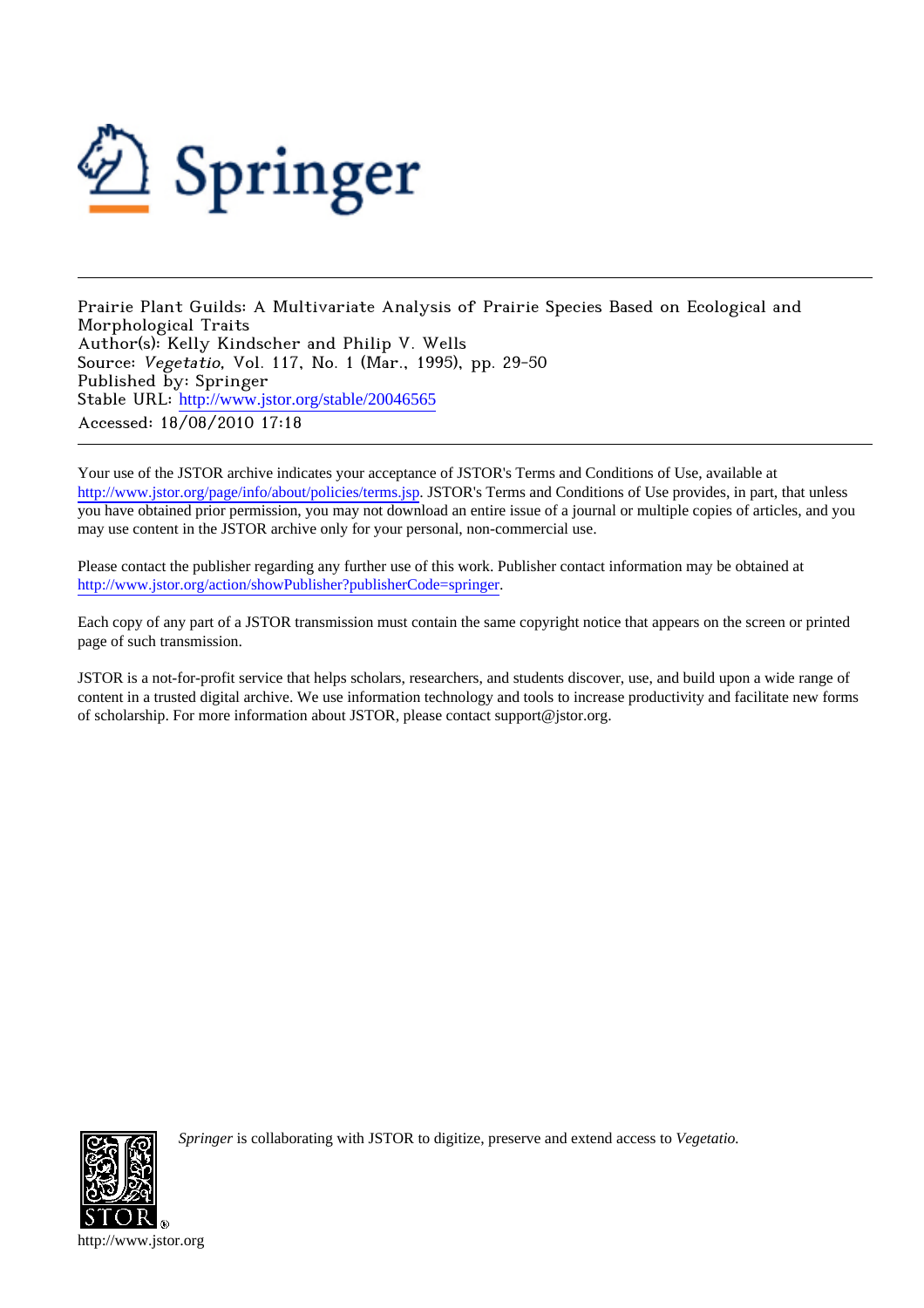**29** 

# **Prairie plant guilds: a multivariate analysis of prairie species based on ecological and morphological traits**

**Kelly Kindscher1 & Philip V. Wells2** 

**1 Kansas Biological Survey, 2041 Constant Ave., University of Kansas, Lawrence, KS 66047-2906**  <sup>2</sup> Botany Department, Haworth Hall, University of Kansas, Lawrence, KS 6604

**Accepted 11 November 1994** 

**Key words: Detrended correspondence analysis, Guild, Multivariate analysis, Ordination, Species richness, Tall grass prairie** 

# **Abstract**

**An ecomorphological analysis of the tallgrass prairie of central North America divided representative species of the native grassland flora into eight guilds or groups of species with similar life-form, phenology, and ecology. The guilds, segregated by multivariate analysis, are: (1) warm-season graminoids with Kranz anatomy and the Hatch-Slack photosynthetic pathway ('C4' grasses); (2) cool-season graminoids without Kranz anatomy, but with the common Calvin or C3 photosynthetic pathway (C3 grasses and sedges); (3) annuals and biennial forbs; (4) ephemeral spring forbs; (5) spring forbs; (6) summer/fall forbs; (7) legumes; and (8) woody shrubs. The study was based on 158 plant species indigenous to three upland prairie sites in northeastern Kansas. Each species was scored for 32 traits which fall into five broad categories: plant habit, leaf characteristics, stem structures, root structures, and reproductive traits, including phenology. A multivariate, detrended correspondence analysis sorted the 158 species into the eight principal groups or guilds. These groups were further supported by a cluster analysis and discriminant function analysis of the same data set. The discriminant function analysis determined that 94.3% of the species were correctly classified in their respective guilds, and that the guilds were statistically different. Results indicate that guild analysis offers a basis for detailed classification of grassland vegetation that is more ecologically focused than species composition, as the myriad of species (about 1,000 prairie species on the central plains of North America) vary in presence, cover, and importance with their individualistic distribution.** 

**Abbreviations: C3 = C3 photosynthesis; C4 = C4 photosynthesis; LSD = least significant difference** 

**Nomenclature: Great Plains Flora Association. 1991. Flora of the Great Plains. University Press of Kansas, Lawrence.** 

# **Introduction**

The determination of guilds can be useful in develop**ing an ecological understanding of communities (Sim**  berloff & Dayan 1991). The term guild has been **defined by Root (1967) as a group of species that exploit the same class of environmental resources in a similar way. He used this definition for different bird taxa that share the same or similar functional niche (e.g. guilds of leaf-gleaners or bark-gleaners).** 

**Historically, the term guild was first used to describe groups of plants with similar lifestyles, and specifically four distinct guilds were named: lianes, epiphytes, saprophytes, and parasites (Schim per 1898). Guild is the literal translation of the German word 'Genossenschaft' originally adopted by Schim per who used it in a sense similar to a medieval union of skilled craftsmen plying the same trade. Plant guilds have not been tied to resources as obviously as animal guilds, perhaps because of the difficulty in reconcil ing plant diversity with notions that resource partition**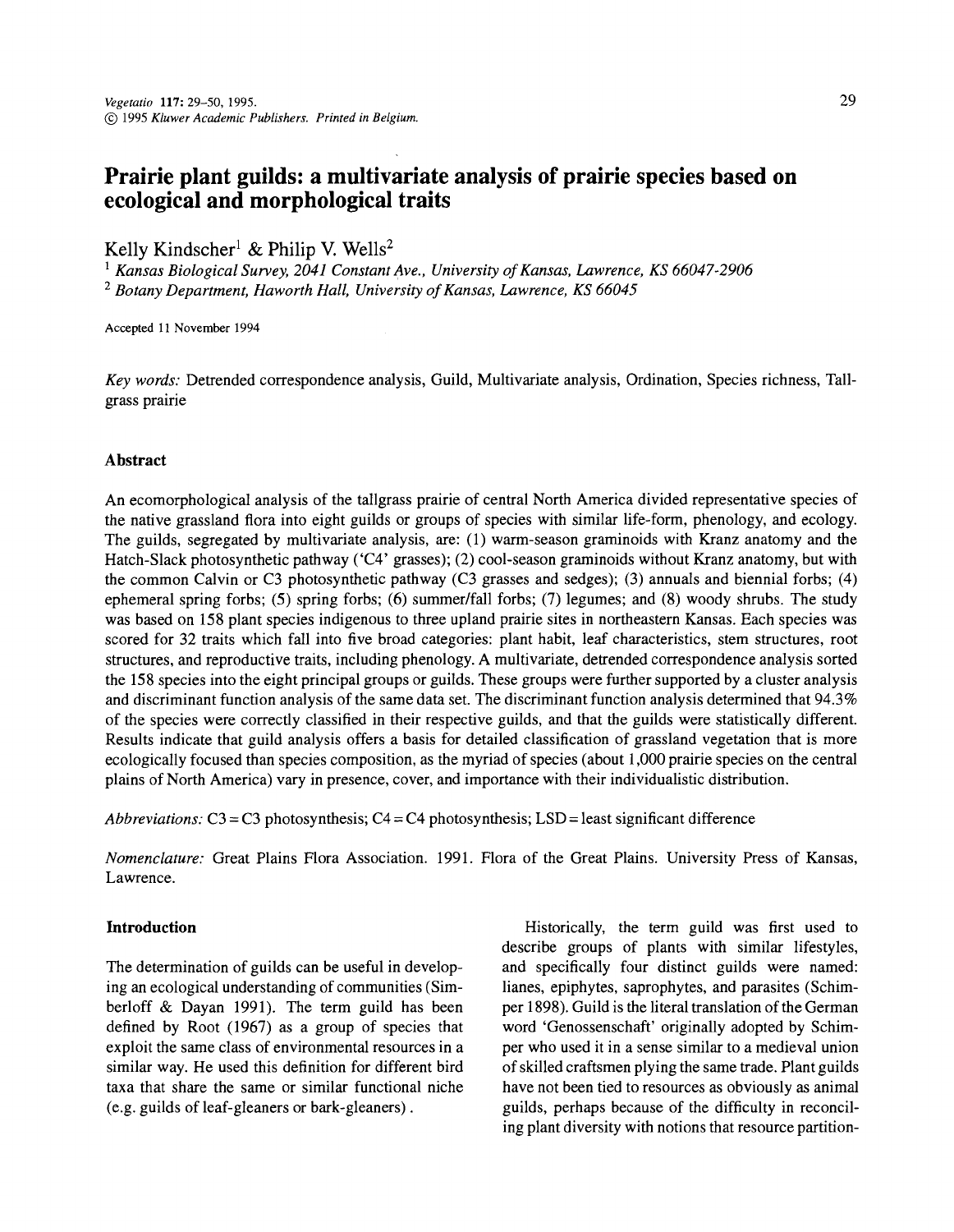**ing structures plant communities (Simberloff & Day an 1991). The guild concept clearly foreshadowed the later idea of functional niche (Elton 1927). The term synusia is sometimes used as a synonym for guild, but generally implies a single layer (unistratal) plant** 

**community.** The guild concept is frequently discussed in the  $\frac{10}{2}$ **literature in terms of theory (Root 1967; Hawkins & MacMahon 1989; Simberloff & Dayan 1991) and as applied to management (Severinghaus 1981; Verner 1984; Szaro 1986; Reader 1988). For plant communi ties, guild has been used to describe a group of inva sive, wind-dispersed prairie plants that colonize earth mounds made by badgers in Iowa (Silvertown 1987;**  Platt 1975). Guild has also been used in a succession**al sense by Hubbell & Foster (1986) to accommodate various subgroups of ecologically similar species in tropical rain forest in Panama (e.g. gap-phase special ists and shade tolerant trees and shrubs). Although all of these studies apply the guild concept to plants, there is a wide array of definitions. Recognizing that mech anisms of resource partitioning in plant communities have not been clearly linked to plant diversity, our study defines plant guilds as being groups of species with similar morphological, physiological, and ecolog ical traits. The traits used in this study, however, were**  chosen because they are important to resource parti**tioning. Taxonomically, a single guild may include widely unrelated species, genera, families or higher taxa that have evolved similar ecological attributes as a result of convergent evolution (Wells 1976).** 

**In a recent review article on guilds, Simberloff & Dayan (1991) stated that for the guild concept to be used 'fruitfully,' two conditions must be met: (1) a clear statement is needed as to the criteria and consid erations that have led to a particular guild assignment; and (2) if sympatric related biota are included in the study, the exclusion of one from the same guild as the other, should be explained. These two conditions were considered in our study of prairie plant guilds. In Simberloff & Dayan's discussion of plant guilds, they stated that Fowler & Antonovics (1981) doubted that a grassland plant community is divisible into well defined guilds, although they recognized that Fowler & Antonovics found two temporal guilds-cool-season (C3) grasses, and warm-season (C4) grasses. This sug gestion of ill-defined grassland guilds by Fowler & Antonovics is not particularly surprising. The grass land system they studied was in Durham County, North Carolina, where in the area studied 'there is no natural grassland' (Fowler & Antonovics 1981), a large per**  **centage (over 40%) of the species were non-native, and the area studied was mowed once a month during the growing season (probably favoring the grasses), which gave the area an appearance that ranged from a lawn to a rough pasture.** 

# **Ordination as a guild determination tool**

**Ordination of plant species on the basis of ecologi cal and morphological similarity provides an objective quantitative means of classifying species into guilds. Ecological and morphological trait analyses have pre viously been used to interpret the groups and ordination of species in tallgrass prairies particularly for determi nation of life history characteristics affecting indicator, modal, and weedy species categories of prairie forbs (Havencamp & Whitney 1983), to arrange species along a gradient from wet to dry prairies (Knight**  1965), and to characterize local environmental vari**ables affecting plant species distribution in and around buffalo wallows (Polley & Collins 1984). We have sought to identify traits capable of sorting the myriad of tallgrass prairie species into a series of ecomorpho logical guilds by means of multivariate analysis. A broad spectrum of ecological and morphological traits was used to cast as wide a net as possible. Although patterned on similar lines, the study differs from that of Wells (1976) in having no specific orientation toward**  succession and in using two different methods of mul**tivariate analysis:detrended correspondence analysis and cluster analysis.** 

**The multivariate analysis was performed on a data matrix based on 32 ecological and morphological traits characterizing 158 species that comprise most local prairies in northeast Kansas and tallgrass prairie in general. The ecomorphological analysis included five broad categories: plant habit, leaf characteristics, stem structures, root structures, and reproductive traits, including phenology. The primary goal of this research is to determine if meaningful guilds of prairie species**  can be established through unbiased criteria - a multi**variate analysis of ecological and morphological traits. Secondly, we would like to demonstrate that guilds may offer a better way to understand and interpret the diversity of tallgrass prairie plant life forms.** 

# **Study area**

**The study area consists of three native tallgrass prairies in northeast Kansas. All sites are upland prairie clas sified in the bluestem prairie area of Kansas (Kuchler**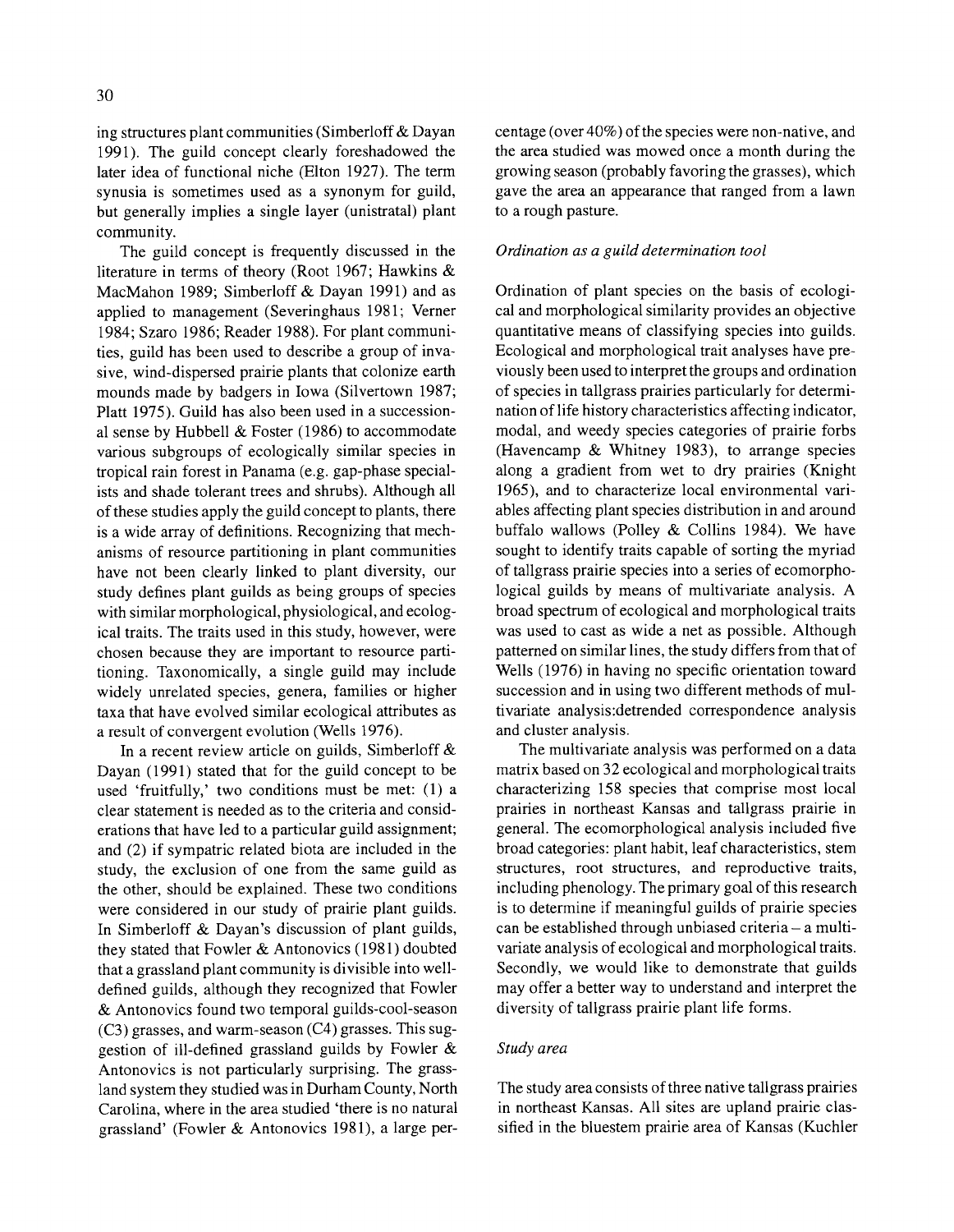**1974). Sites were selected for their richness of native species and relative lack of disturbance since European settlement. The three sites were also selected for their different management treatments, including burning, haying, and moderate grazing, to maximize the range of native prairie species likely to be found.** 

**The first prairie site is the four-hectare Rockefeller Native Prairie of the University of Kansas, located 12 kilometers north of Lawrence, Kansas (Sec. 33, Til S, R20E). The site contains Pawnee & Grundy silty clay loams (fine montmorillonitic, mesic Aquic Argiudolls). Since 1956, this site was managed by annual and biennial burning (Fitch & Hall 1978).** 

**The second site is the two-hectare Palmer Prairie, a native prairie hay meadow, located about 16 kilometers SE of the first site (about 6 kilometers NNW of Eudora, KS., Sec. 29, T12S, R21 E). The soils of this site are**  Shelby loam and a Vinland-Sibleyville complex (pri**marily loam, mixed mesic shallow, typic Hapludolls). This site is managed through annual mowing and hay ing and has not been grazed in the recent past (personal communication with the owner, 1990).** 

**The third site is part of a 65-hectare native grass pasture, located on the S & S Ranch, five kilome ters north of the first site (Sec. 20, TUS, R20E). The soils in the sampled upland area are Martin-Oska**  silty clay loam and Martin silty clay loam (primari**ly a loam, mixed mesic shallow, typic Hapludolls). The area is seasonally grazed annually with moder ate stocking rates (greater than 7.5 hectares/cow-calf unit) and has a past history of occasional overgrazing (personal communication with manager, 1990).** 

# **Materials and methods**

# **Sampling and character analysis**

**During the 1989 and 1990 growing seasons, the three study sites were inventoried every seven to ten days to determine species composition and to collect data for the ecological and morphological traits. A total of 203 species was found at the three study sites. The species list was reduced to 158 by eliminating those species that were non-native, those from the adjacent wooded areas that do not reproduce on the prairie sites (under current management as prairies) and those for which insufficient data were collected. The 158 native prairie plants analyzed in this study are listed in Appendix 1. Species names and nativity are from the Flora of the Great Plains (Great Plains Flora Association 1991).** 

The species eliminated from the study, whose pri**mary habitat is the adjacent wooded area, include most ly tree species (e.g., red elm, Ulmus rubra and ash, Fraxinusamericana) and understory species (e.g., may apple, Podophyllum peltatum). These species all had poor reproductive success, low cover values, and nev er developed a dominant aspect on these sites because these sites are managed to be prairies through mowing, burning, and grazing. Furthermore, four rare species (e.g., the western prairie fringed orchid, Platanthera oraeclard), were not used because seeds or leaves could not be obtained.** 

**Data for 32 traits (variables) that are presumed to be important to plant ecology, morphology, and resource use were collected and grouped into the five categories (Table 1). In an effort to make all variables discrete, for four traits (plant height, leaf size, time of flow ering, and seed weight) the data were divided into**  three equal-sized classes (for small or early, medi**um, and large or late). The large and small classes are coded as distinct traits because each of these class**  es are distinct from the medium class and may con**fer special adaptive advantages to plant species that have this class trait. Fieldwork and samples measured**  in the lab also provided data for the following vari**ables: graminoid/bulb, erect/decumbent, long/short growth period, cool/warm season, cauline/rosette leaves, leaf phyllotaxy, leaf length-to-width ratios, simple/compound leaves, presence/absence of basal leaf sheaths, cuticle luster, herbaceous/woody stems, clonal ability, and bunch/sod root structures. Botan ical literature for the region (Bare 1979; Steyermark 1981; Great Plains Flora Association 1991) provid ed information on the following variables: annu al/perennial, presence of bulbs, ability to fix atmo spheric nitrogen, time of flowering, flowering duration, mode of pollination, and gravity or wind/zoophilous seed dispersal. The prairie plant ecology literature (Weaver 1919, 1954, 1968; Phillips Petroleum Com pany 1959; Downton 1975) provided information on photosynthetic pathway, fibrous/fascicled root system, deep/shallow rooting, and foliage palatability to herbi vores.** 

In addition to data on ecological and morphologi**cal traits, 50 randomized quadrats (each 1.0 m2) were sampled in late June 1989 from each of the three study areas. This data was collected to determine the cover values of the guilds. Sampling was conducted during this time of year in order to include both early spring**  species along with warm-season vegetation. Vouch**er specimens were deposited in the R. L. McGregor**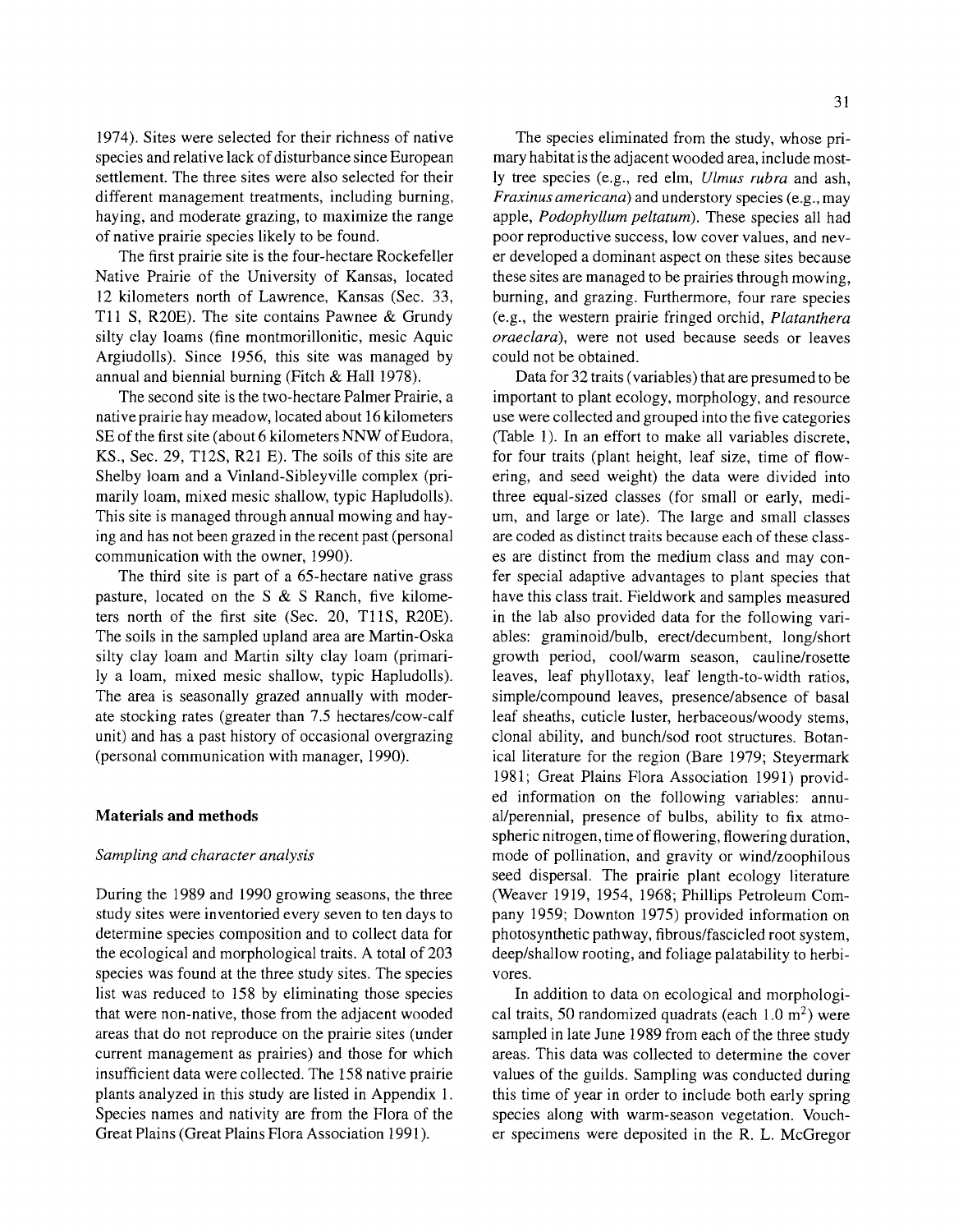**Table 1. Ecological and morphological traits of prairie plants and scoring values.** 

| <b>Traits</b>           | Scoring values     |                                   |
|-------------------------|--------------------|-----------------------------------|
| 1. Habit                |                    |                                   |
| Erect/Decumbent         | $0 =$ Erect        | 1=Decumbent or Prostrate          |
| Height, tall            | $0 = Medium$       | $l = Tall(>1 m)$                  |
| Height, short           | $0 = Medium$       | l=Short $(\leq 0.5 \text{ m})$    |
| Graminoid/Forb          | $0 =$ Graminoid    | $l =$ Forb                        |
| Clones, large           | 0=Not clonal       | 1=Forms large clone $(>2 m)$      |
| Bunch or sod            | $0 = B$ unch       | $l = S$ od or mat                 |
| Duration                | 0=Perennial        | 1=Annual or Biennial              |
| Growth period           | 0=Long season      | $l = Short \ (< 2 months)$        |
| 2. Leaves               |                    |                                   |
| Season of active growth | 0=Cool season      | 1=Warm season                     |
| Cauline/Rosette         | $0 =$ Cauline      | 1=Basal rosette                   |
| Phyllotaxy              | $0 =$ Spiral       | 1=Opposite or whorled             |
| Leaf length/Width ratio | 0=Narrow, small    | $l = Broad$ , large $($           |
| Leaf size, small        | $0 = Medium$       | $l = Small (\leq 2 \text{ cm}^2)$ |
| Leaf size, large        | $0 =$ Medium       | $l = Large (> 15 cm)$             |
| Leaf division           | $0 =$ Entire       | $l = Divided$                     |
| Leaf compounding        | $0 =$ Simple       | 1=Compound                        |
| Leaf sheathing          | 0=Basal sheath     | $l = No$ sheath                   |
| Photosynthetic pathway  | $0 = C3$           | $1 = C4$                          |
| Cuticle luster          | $0 =$ Bright green | 1=Hairy or Glaucous               |
| 3. Stem                 |                    |                                   |
| Woodiness               | 0=Herbaceous       | 1=Woody                           |
| 4. Root structures      |                    |                                   |
| Bulb                    | $0 = No$ bulb      | 1=Bulb or Corm                    |
| Rooting habit           | $0 =$ Fibrous      | 1=Fascicle or Tap                 |
| Rooting depth           | $0 = Deep$         | $l = Shallow (m$ )                |
| Nitrogen fixation       | $0 = None$         | $l=N$ -fixation root nodules      |
| 5. Reproduction         |                    |                                   |
| Flowering, early        | $0 =$ Other        | $1 =$ Early (Ave. before June 2)  |
| Flowering, late         | $0 = Other$        | 1=Late (Ave. after July 31)       |
| Flowering duration      | $0 = B$ rief       | $l = Long (>2$ months)            |
| Mode of pollination     | $0=$ Wind          | l=Zoophilous                      |
| Mode of seed dispersal  | 0=Wind, Gravity    | 1=Zoophilous                      |
| Seed weight, light      | $0 = Medium$       | 1=Light $(\leq 0.03$ mg)          |
| Seed weight, heavy      | $0 = Medium$       | 1=Heavy ( $\geq$ 0.5 mg)          |
| Palatability            | 0=Palatable        | 1=Unpalatable to herbivores       |

**Herbarium at the University of Kansas (KANU). Per cent species coverage in each quadrat was determined by estimating the sum of greatest spread of foliage for each species using Daubenmire's principles of sam pling (Daubenmire 1959).** 

# **Data analysis**

**The ordination of species was conducted by using detrended correspondence analysis in the computer program CANOCO (Ter Braak 1987). Detrended cor respondence analyses are useful for ordination of envi ronmental data because they produce results that can more easily be interpreted than other multivariate tech niques (Hill & Gauch 1980; Peet et al 1988). The**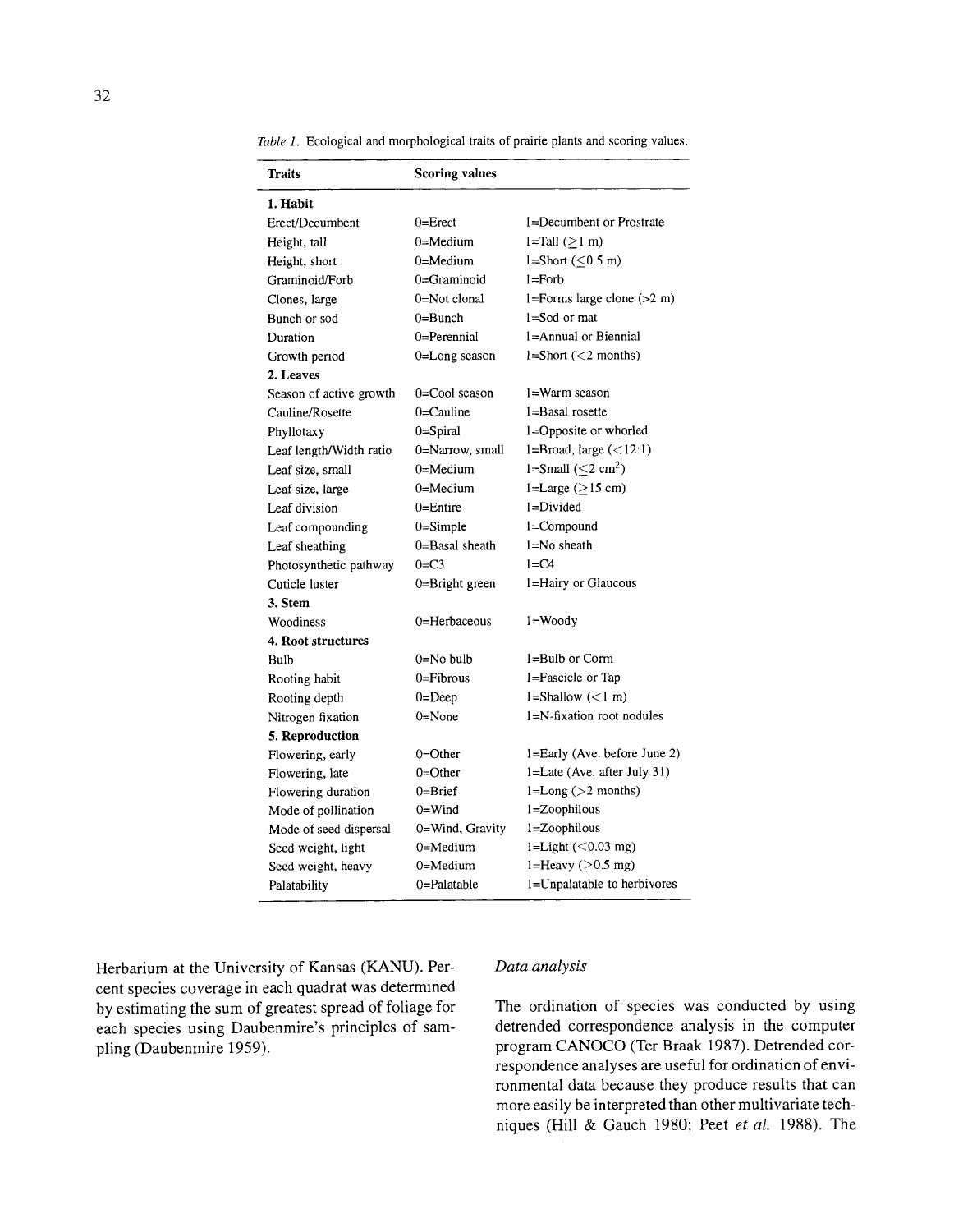**program CANOCO detrends the data mathematical ly by using polynomials, providing users a repeatable analytic detrending technique.** 

**The interpretation of the first two ordination axes of the detrended correspondence analysis was assist ed by correlating (using the Pearson product moment) the location of each species in the detrended corre spondence analysis plot with the 32 ecological and morphological traits (using the raw data matrix). The result is that the ecological and morphological traits can be correlated to the X and Y axis. This technique has been used previously for correlating multivariate plot points with ecological characteristics (Polley & Collins 1984).** 

**A cluster analysis of the data set was conduct ed using Ward's method in the SPSS/PC+ software package (SPSS 1988). This agglomerative hierarchi cal technique was used to determine if the ordination of prairie plant species by a detrended correspondence analysis would be corroborated by a second classifica tion technique using the same data set.** 

**To determine if the eight guilds were statistically different, rather than just being products of sampling variability, the data set was also subjected to discrim inant function analysis using Mahalanobis distance as the selection criteria (SPSS 1988). A chi-square test for the observed Wilks' lambda of the canonical dis criminant functions was used as a statistical test.** 

**Paired T-tests were used to determine differences in cover of plant species between the three prairies and between the guilds. Raw data for species coverage from individual prairies was analyzed using paired T-tests in the SPSS/PC + software package (SPSS 1988) and the Bonferroni T-statistic (Sachs 1984). The paired T tests for the cover values of all species between paired prairies were made using the absolute value of the difference in cover between species for each paired prairie compared to zero (where zero is the difference if the cover values of species on prairies is equal).** 

**In order to determine if there were differences between the cover by guilds, paired T-tests were used to compare cover values of species within guilds between prairies for the sampled plots. In addition, to test differ ences between guilds for the three variables in the study with continuous data (plant height, seed weight, and leaf size), the raw data of species in guilds were com pared using one-way analysis of variance (ANOVA) and the least significant difference (LSD) technique for multiple comparison of means of guilds using SPSS PC+ (SPSS 1988).** 

#### **Results**

**The first axis of the detrended correspondence anal ysis explains 36% of the variation and the first four axes of the analysis explain 95% (Fig. 1). Individual species were assigned to guilds (Appendix 1) based on their location in this plot, and their life forms (the latter correspond, in part, to their gross taxonomic relationships). The C4 grass guild, C3 grass guild, and ephemeral spring perennials were most easily seen in the plots and were separated out, followed by the remaining logical groups. The individual species are**  coded by letter (Fig. 2) in the detrended correspon**dence analysis plot, designating one of the eight guilds. The eight groups or guilds of species resulting from the variables are listed in Table 2, along with representa tive species.** 

**Cluster analysis of the data set resulted in similar groups, adding corroborative evidence to the existence of these groups (Fig. 3). The C3 photosynthetic path way grass and sedge guild and the C4 grass guild were the two most clearly defined groups in both analy ses.** 

**Discriminant function analysis provided statistical evidence that the eight guilds are not just randomly chosen clouds of points, but represent the data set as 94.3% (150 out of 158) of the prairie species are cor rectly classified in one of the eight guilds (Fig. 4). Using the Chi-square test for the observed Wilks' lambda of each of the seven canonical discriminant functions, it was determined that the means of the discriminant functions are statistically different in all eight guilds.** 

**Correlations (of the 158 species positions in the**  detrended correspondence analysis with the 32 eco**logical and morphological traits) determined which traits most highly influence the position of these prairie species and subsequently the groups or guilds of species. For the X axis, the following ecological**  and morphological traits had the most significant positive correlations  $(p<0.001)$ : decumbent or prostrate **stem, short height, short growth period, leaves in basal rosettes, small leaf size, bulbs, shallow rooting depth, and early flowering (Table 3). The most significant negative correlations for the X axis were: forb life form, tall height, active growth during the warm sea son, large leaf size, C4 photosynthetic pathway, large clones, late flowering, long flowering duration, and heavy seed weight (Table 3). For the Y axis, the traits with the most significant positive correlations were: C4 photosynthetic pathway, early flowering, and light**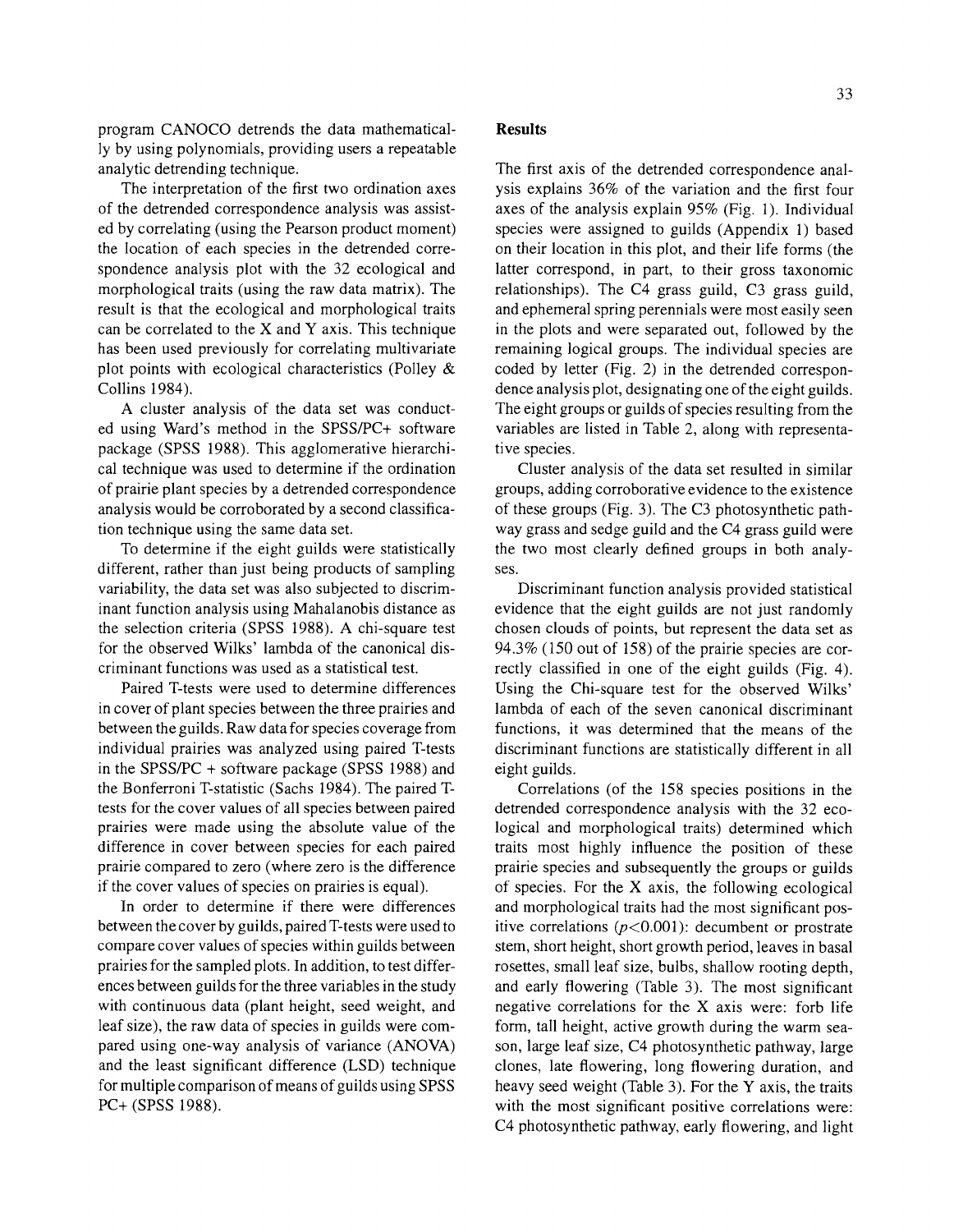>Andro sc ł >Sporob h ÷ >Muhlen c >Andro vi >Panic vi Eragro s Cyper luk ^ | > Cyper es Triden f Sporob v< >Monard f ^>Sorghan >Panic ca Arist¦ba<>Arist ol >Poa prat >Andro ge Scirp pe< >Juncus i >Tripsa d >Lepto co >Elymus c >Elymus v >Agrost h Pycnan t Koeler p Aster er< ^ >Spiran c >Euphor m ^ >Dichan s Aster pr<.. . >Aster pi >Notho bi >Carex me >Festuc o Cheno be<.  $\lambda$ Liatri s >Antenn n >Carex gr  $\mathbf{r}$  and  $\mathbf{r}$  $\overline{a}$ Croton c<  $\left\{ \ldots \right\}$ >Trioda p >Dichan o V >Carex br  $\sim 100$ ----------Salvia-a<-.---........>Rudbec-h----......-->Draba-br-----------Sisyri-c---------Helian g< ... .. .  $\ldots$  >Buchne a. . . >Lepid vi >Allium c . >Trades o Helian h<.  $\frac{1}{2}$ PRuelli h. V Camass s<  $\cdots$  $\ddot{\phantom{a}}$ Helian t<. >Ascle st >Oxalis dPotent s >Viola pr .. >Psoral t >Viola pe Ascle sy< . ..>Litho ca Desmod i< .  $\cdot$  : >Ascle vi>Fragra v  $\ddot{\phantom{a}}$ Desmod s< . . >Rosa ark Sympho o<  $V -$ >Ceano he >Baptis b Rhus gla >Stipa sp Axis 1 Axis 2 Axis 3 Axis 4 Eigenvalues  $.36$  $.30$  $.16$  $.13$ 

Fig. 1. First two axes of a detrended correspondence analysis of species positions from 32 morphological and ecological traits of 158 prairie species, and eigenvalues for the first four axes. Species names abbreviated (see Appendix 1 for abbreviations) and printed where space allows. Species located at arrows, which point to species names. Some arrows represent more than one species. Species too close to print are marked with a '.'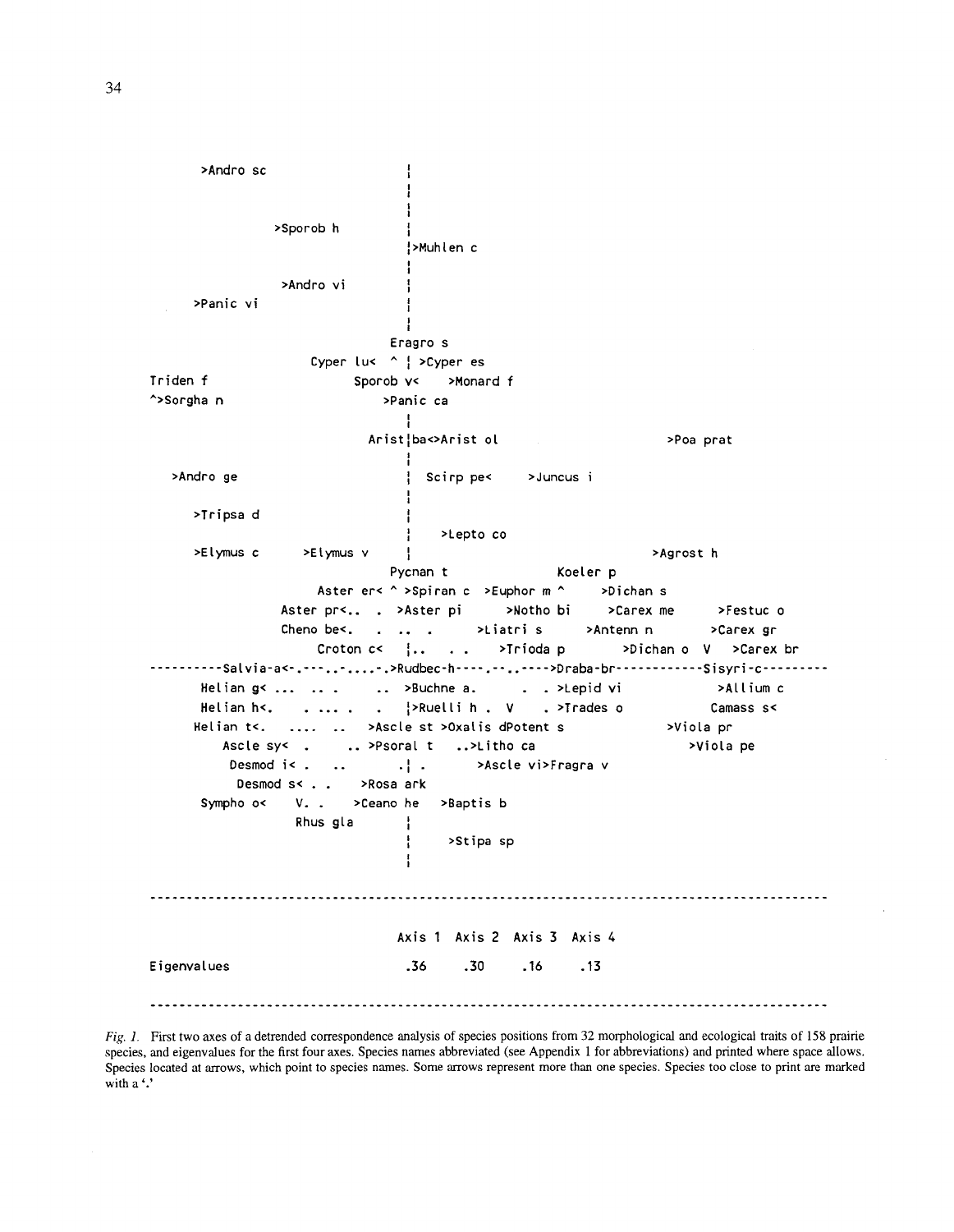

**Fig. 2. Guild groupings of species on first two axes of detrended correspondence analysis of species positions from 32 morphological and ecological traits of 158 prairie species, and eigenvalues for the first four axes. Letters mark individual species in the following guilds: A=C4 grasses; B=C3 grasses; C=annuals; D=ephemeral spring forbs; E=spring forbs; F=summer and fall forbs; G=legumes; H=woody shrubs.** 

seed weight (Table 3). The traits most negatively cor**related with the Y axis were: forb life form, large leaf length/width ratios, compound leaves, sheathed leaves, woodiness, tap or fascicle roots, nitrogen fix**  **ation root nodules, early flowering, zoophilous mode of pollination, heavy seed weight, and unpalatability to herbivores (Table 3).**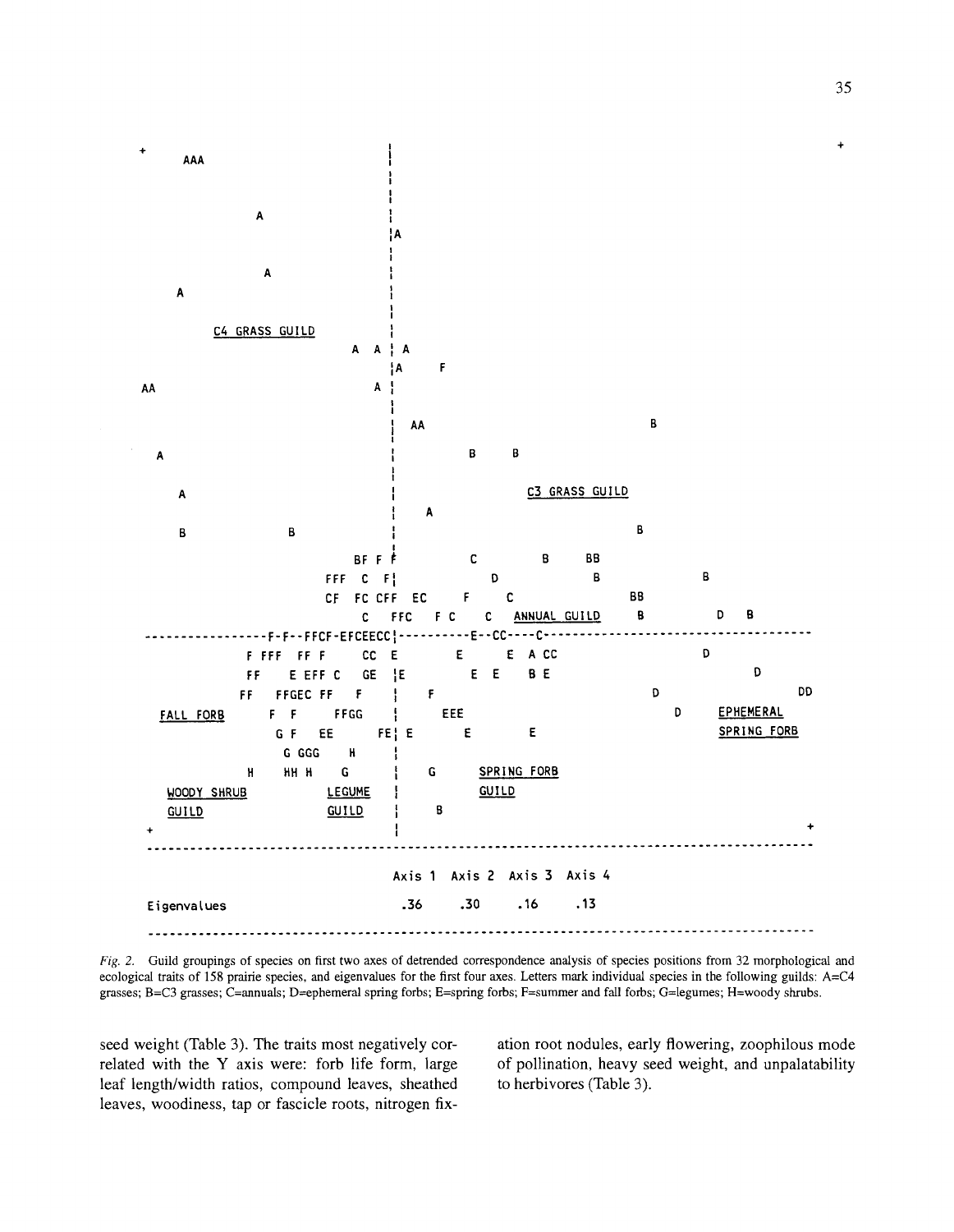

Fig. 3. Hierarchical cluster analysis dendogram using Ward method, showing representative tallgrass prairie species (abbreviations in Appendix 1) and guilds.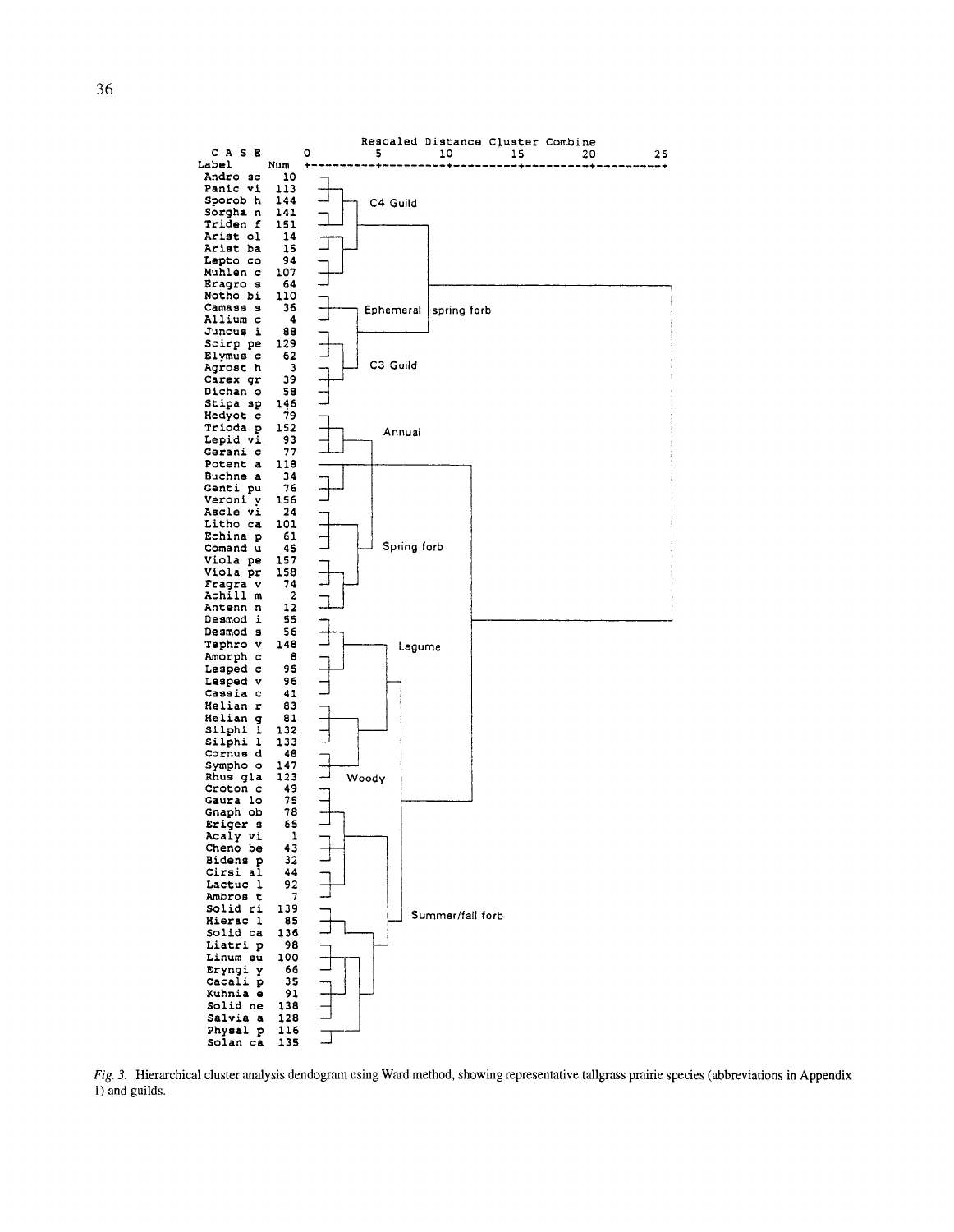

| Legumes<br>Spring forb<br>Woody shrub<br>6 |    |   |   |    |   |    |          |          |          |
|--------------------------------------------|----|---|---|----|---|----|----------|----------|----------|
|                                            |    |   | 0 | 0  | 0 | 0  | 0        |          | 6        |
|                                            | 24 |   | 0 | 0  | 0 |    | 0        | 21       | $\Omega$ |
|                                            | 12 | 0 | 0 | 0  | 0 | 0  | 12       |          | 0        |
| Summer/Fall Forb                           | 47 |   | 0 |    | 0 | 45 | 0        |          | $\Omega$ |
| Spring Emphemeral<br>8                     |    | 0 |   |    |   | 0  | o        |          | $\theta$ |
| C <sub>4</sub>                             | 20 | 0 |   | 18 | 0 | 0  | $\theta$ | 0        | $\theta$ |
| C <sub>3</sub>                             | 18 | 0 |   |    | 0 | 0  | 0        | $\theta$ | $\theta$ |

Percent of 'grouped' cases correctly classified: 94.30%

 $1*$ 

Fig. 4. Territorial map of discriminant analysis for 158 prairie species in eight guilds, labeled as 1=Annual; 2=C3 grass; 4=ephemeral spring forb; 5=summer/fall forb; 6=legume; 7=spring forb; 8=woody shrub; and \*=group centroids. Statistics on canonical discriminant function and classification given below.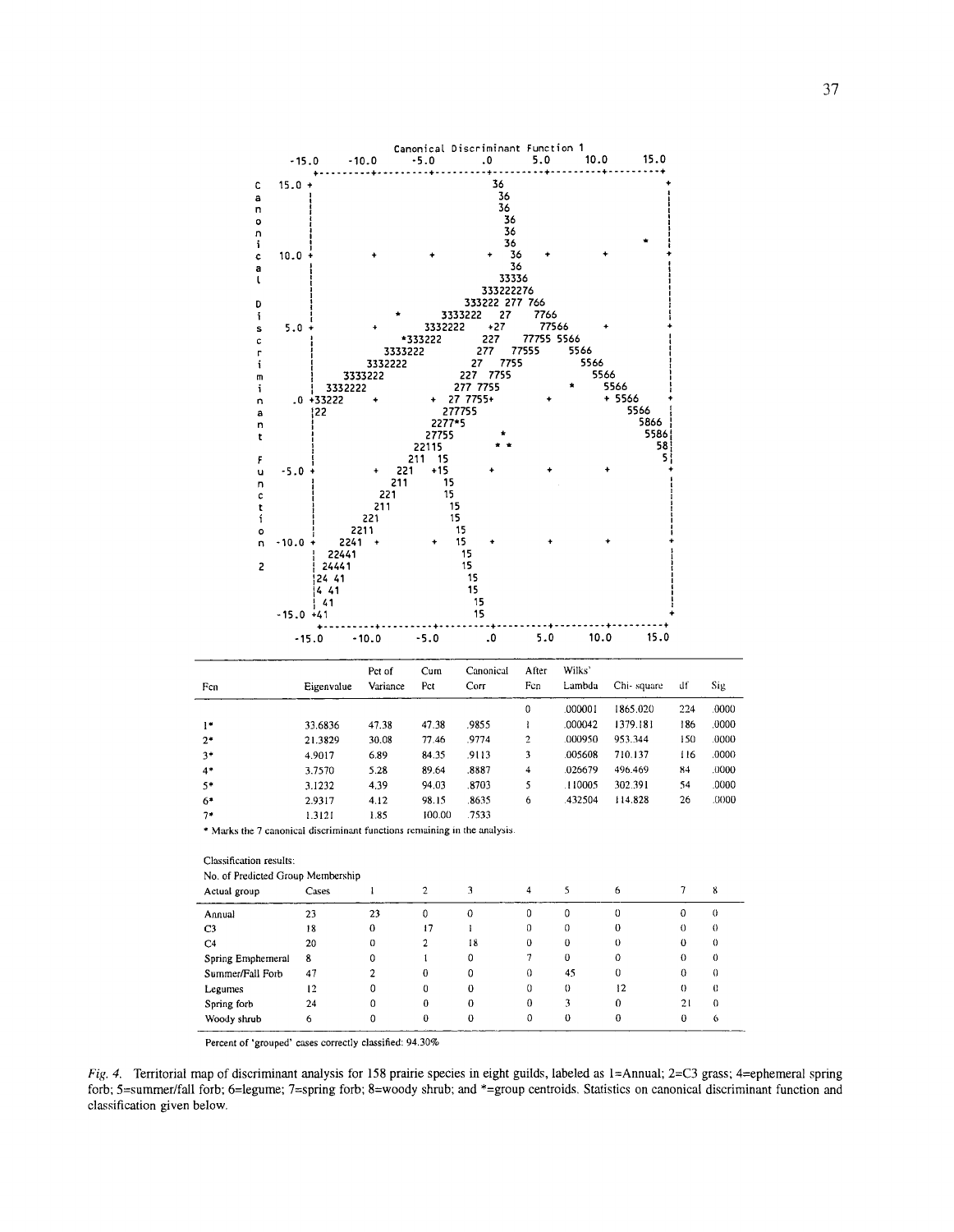| Guild                                      | Representative species  |                      |  |  |  |  |
|--------------------------------------------|-------------------------|----------------------|--|--|--|--|
|                                            | Species                 | Common name          |  |  |  |  |
| A) $C_4$ Photosynthetic pathway            |                         |                      |  |  |  |  |
| grasses and sedges                         | Andropogon spp.         | <b>Bluestems</b>     |  |  |  |  |
| $B)$ C <sub>3</sub> Photosynthetic pathway |                         |                      |  |  |  |  |
| grasses and sedges                         | Dichanthelium spp.      | Panic grasses        |  |  |  |  |
|                                            | Carex spp.              | Sedges               |  |  |  |  |
| C) Annuals and biennials                   | Ambrosia artemisiifolia | Common ragweed       |  |  |  |  |
|                                            | Acalypha virginica      | Three-seeded mercury |  |  |  |  |
| D) Ephemeral spring forbs                  | Viola spp.              | Violets              |  |  |  |  |
| E) Spring forbs                            | Echinacea pallida       | Purple coneflower    |  |  |  |  |
|                                            | Lithospermum spp.       | Puccoons             |  |  |  |  |
| F) Summer/fall forbs                       | Silphium laciniatum     | Compass plant        |  |  |  |  |
|                                            | Eryngium yuccifolium    | Button snakeroot     |  |  |  |  |
|                                            | Helianthus spp.         | Sunflowers           |  |  |  |  |
|                                            | Aster spp.              | Asters               |  |  |  |  |
| G) Legumes                                 | Amorpha canescens       | Leadplant            |  |  |  |  |
|                                            | Dalea spp.              | Prairie clovers      |  |  |  |  |
|                                            | Baptisia spp.           | Wild indigos         |  |  |  |  |
| H) Woody shrubs                            | Rhus glabra             | Smooth sumac         |  |  |  |  |
|                                            | Cornus drummondii       | Rough-leaved dogwood |  |  |  |  |

**Table 2. Tallgrass prairie plant guilds. Guild name and species.** 

**Total plant cover values per plot were greater than 100% and approach 200% for both the Rockefeller Native Prairie and the Palmer prairie (total values for the 50 quadrats were 92.165 and 92.130 respectively,**  where 50.000 equals 100%). These plant cover values show the significant overlap of species, resulting in cover values greater than 100%. Species cov**erage data compiled from 50 quadrats from each of the three study sites are presented in Table 4 for the dominant species. As other tallgrass prairie studies**  have shown for numerous sites throughout the tall**grass prairie bioregion (Weaver & Fitzpatrick 1934; Eyster-Smith 1984; Gibson & Hulbert 1987; Glenn & Collins 1990) plots were dominated by warm season, tall grasses with big bluestem, Andropogon gerardii,**  and little bluestem, A. scoparius, having the great**est coverage. In addition, five of the six species with greatest coverage were grasses. The cover values for sampled prairie species differed statistically among all three prairies (Table 5). However, when these species were grouped by guild, paired T-tests of cover between prairies did not differ statistically for any guild (Table 5), implying that species within these guilds can func tionally replace each other.** 

# **Guilds of Tallgrass Prairie Species**

**Eight prairie plant guilds were delimited by using mul**  tivariate techniques. These guilds occurred on all three **prairie sites, even though individual species presence and abundance varied. These eight groups have unique ecological roles in the tallgrass prairie as discussed below. In their respective guilds, the location of species on the first two axes of the detrended correspondence**  analysis was correlated with 32 ecological and mor**phological traits. Traits whose correlations were statis tically significant for one of the two axes are presented below as characteristic features of each guild.** 

# **1. C4 Photosynthetic pathway (warm-season)**

**grasses This C4 photosynthetic pathway grass guild is com posed of 21 species (13% of 158 prairie species stud ied; Appendix 1) that dominate the landscape of the tallgrass prairie ecosystem. These warm-season graminoids have Kranz anatomy and the Hatch-Slack photosynthetic pathway. Coverage data for the three prairie sites show dominance of the C4 grasses; they comprise between 48.9 and 66.3% of the canopy cover on these sites. This occurred with sampling in late June,**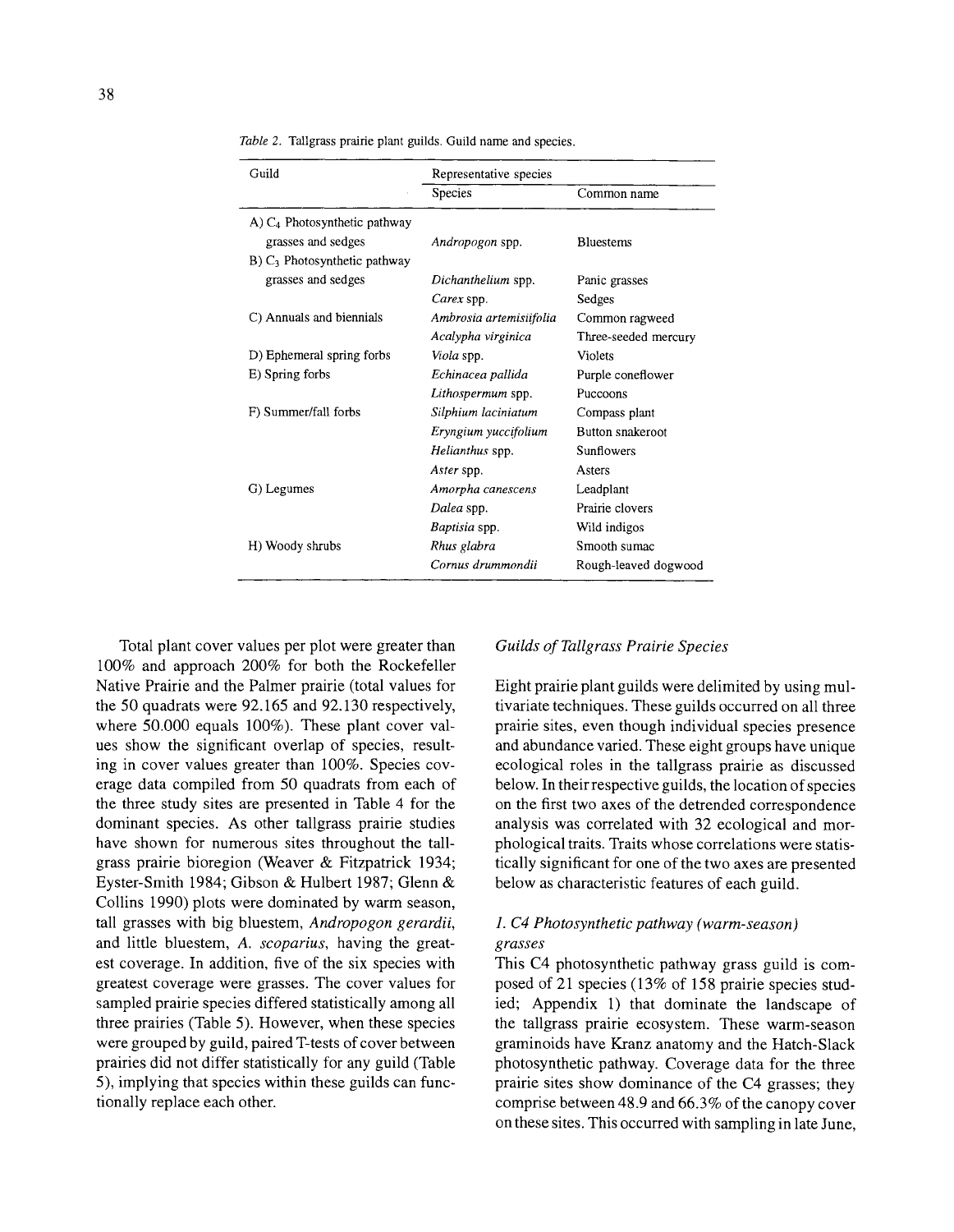| Positive traits                | X1          | Y1          |
|--------------------------------|-------------|-------------|
| Flowering, early               | $+0.6967**$ | $-0.2814**$ |
| Rooting depth, shallow         | $+0.6374**$ | $+0.1476$   |
| Growth period, short           | $+0.5713**$ | $-0.1173$   |
| Height, short                  | $+0.5610**$ | $-0.0027$   |
| <b>Basal</b> rosette           | $+0.4580**$ | $-0.0925$   |
| <b>Bulbs</b>                   | $+0.4442**$ | $-0.0947$   |
| Decumbent or prostrate stem    | $+0.3888**$ | $-0.1396$   |
| Leaf size, small               | $+0.3354**$ | $+0.1049$   |
| Sod or mat roots               | $+0.1648$   | $+0.2355*$  |
| Seed weight, light             | $+0.1445$   | $+0.3285**$ |
| Duration, annual or biennial   | $+0.1057$   | $-0.0210$   |
| Leaves divided                 | $+0.0167$   | $-0.1373$   |
| Zoophilous pollination         | $-0.0418$   | $-0.6730**$ |
| Leaves hairy or glaucous       | $-0.0422$   | $-0.1539$   |
| Zoophilous seed dispersal      | $-0.0795$   | $-0.1913*$  |
| Leaves compound                | $-0.1095$   | $-0.3041**$ |
| Nitrogen fixation root nodules | $-0.1476$   | $-0.2696**$ |
| Woodiness                      | $-0.1586$   | $-0.2519**$ |
| Leaf length/width ratio, large | $-0.1713$   | $-0.5808**$ |
| Not palatable to herbivores    | $-0.1792$   | $-0.2479**$ |
| Phyllotaxy, opposite/whorled   | $-0.2075*$  | $-0.2151*$  |
| Rooting habit, tap or fascicle | $-0.2359*$  | $-0.4728**$ |
| Forb life form                 | $-0.2646**$ | $-0.6599**$ |
| Photosynthetic pathway, C4     | $-0.2684**$ | $+0.8234**$ |
| Seed weight, heavy             | $-0.2699**$ | $-0.3981$   |
| Flowering duration, long       | $-0.2784**$ | $+0.0583$   |
| Clones, large                  | $-0.2802**$ | $-0.1412$   |
| Leaf size, large               | $-0.3768**$ | $-0.1545$   |
| Height, tall                   | $-0.4773**$ | $-0.1357$   |
| Growth during warm season      | $-0.6651**$ | $+0.1741$   |

Table 3. Variables and correlation coefficients for species posi**tions on the first two axes of a detrended correspondence anal ysis of 158 prairie species.** 

**One-tailed significance: \*-0.01,\*\*-0.001.** 

**well before their rapid growth during the warm season. Other studies of the region also show C4 grass domi nance (Weaver & Fitzpatrick 1934; Curtis 1959; Ray 959; Dix & Smeins 1967; Weaver 1968; Eyster-Smith 1984; Diamond & Smeins 1985; Freeman & Hulbert 1985; Freeman & Gibson 1987; Marzolf 1988). The species in this guild essentially form the matrix of veg etation within which all the following guilds of species occur. In addition to the ecological and morphological traits studied, C4 grass cover (or biomass) responds positively to the management (or disturbance) treat ments of fire and moderate to light grazing (Hulbert 1969; Peet et al 1976; Collins & Wallace 1990).** 

# **2. C3 Photosynthetic pathway (cool-season) grasses and sedges**

**The C3 photosynthetic pathway grass and sedge guild is composed of 17 species (11 % of total) that are com mon to tallgrass prairies (Appendix 1). The term 'cool season' is often applied to these graminoids because they make substantial growth during the cooler spring and fall seasons, although most have green foliage dur ing the summer (Weaver 1954). They have the Calvin or C3 photosynthetic pathway.**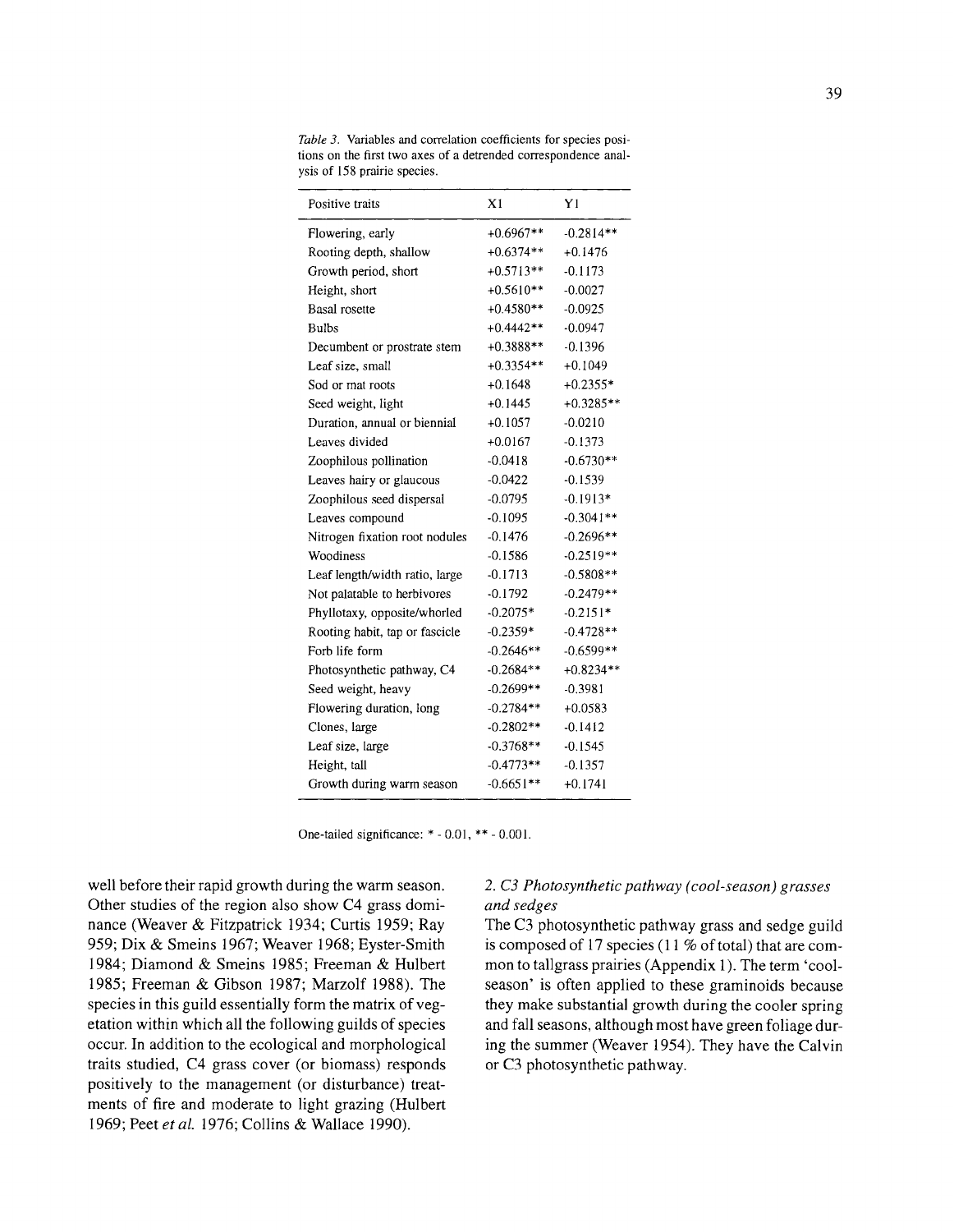**Table 4. Cover values for the 50 prairie species with the greatest average values summed for the % cover for each of the 50 m2 plots on the Rockefeller, Palmer, and S&S Ranch prairies, and Averages. P=present on the prairie, but not on quadrats. Also given are the number of species on each prairie and on the quadrats on each prairie. The \* column is for abundance codes of each species, where A=abundant; S=sub-dominant; F=frequent;**  and I=infrequent. These codes result from dividing the cover values into appropriate **classes.** 

| Species                    | Rockefeller | Palmer | S & S  | Average | *              |
|----------------------------|-------------|--------|--------|---------|----------------|
| Andropogon gerardii        | 29.020      | 18.450 | 14.795 | 20.7550 | A              |
| Andropogon scoparius       | 20.320      | 32.510 | 8.190  | 20.3400 | A              |
| Ambrosia artemisiifolia    | 0.380       | 0.010  | 20.380 | 6.9233  | А              |
| Stipa spartea              | 0.010       | 9.700  | 0.000  | 3.2367  | А              |
| Sorghastrum nutans         | 5.030       | 1.410  | 0.990  | 2.4767  | A              |
| Sporobolus heterolepis     | 5.680       | 1.650  | 0.010  | 2.4467  | A              |
| Silphium laciniatum        | 5.920       | P      | 0.000  | 1.9737  | A              |
| Rhus glabra                | 5.350       | P      | 0.000  | 1.7837  | A              |
| Amorpha canescens          | 2.730       | P      | 1.200  | 1.3103  | A              |
| Tephrosia virginiana       | 0.000       | 3,740  | 0.000  | 1.2467  | A              |
| Poa pratensis              | 0.090       | 0.745  | 2.465  | 1.1000  | А              |
| Echinacea pallida          | P           | 3.280  | 0.000  | 1.0937  | А              |
| Rudbeckia hirta            | P           | 2.665  | P      | 0.8890  | A              |
| Panicum virgatum           | 0.160       | 0.625  | 1.685  | 0.8233  | Α              |
| Coreopsis palmata          | P           | 2.020  | 0.000  | 0.6737  | А              |
| Helianthus rigidus         | 1.600       | 0.390  | 0.000  | 0.6633  | А              |
| Eryngium yuccifolium       | 1.880       | P      | 0.000  | 0.6270  | А              |
| Aster ericoides            | P           | 1.755  | 0.000  | 0.5853  | S              |
| Linum sulcatum             | 0.005       | 1.690  | 0.000  | 0.5650  | S              |
| Solidago rigida            | 1.685       | P      | 0.000  | 0.5620  | S              |
| Antennaria neglecta        | P           | 1.665  | 0.000  | 0.5553  | S              |
| Tridens flavus             | 0.005       | 1.180  | 0.430  | 0.5383  | S              |
| Comandra umbellata         | 1.580       | P      | 0.000  | 0.5270  | S              |
| Lespedeza violacea         | 1.530       | P      | P      | 0.5107  | S              |
| Ceanothus herbaceus        | 1.170       | 0.210  | 0.000  | 0.4600  | S              |
| Aster praealtus            | 1.280       | 0.025  | 0.000  | 0.4350  | S              |
| Tripsacum dactyloides      | 1.020       | 0.210  | P      | 0.4103  | S              |
| Solidago missouriensis     | 0.490       | 0.730  | 0.000  | 0.4067  | S              |
| Euphorbia corollata        | 0.850       | 0.315  | 0.000  | 0.3883  | F              |
| Erigeron strigosus         | 0.025       | 1.095  | 0.010  | 0.3767  | F              |
| Rosa arkansana             | 0.070       | 0.680  | P      | 0.2503  | F              |
| Dichanthelium oligosanthes | 0.115       | 0.455  | 0.165  | 0.2450  | F              |
| Potentilla arguta          | 0.000       | 0.705  | 0.000  | 0.2350  | F              |
| Solidago canadensis        | 0.680       | 0.000  | P      | 0.2270  | $\overline{F}$ |

#### **3. Annuals and biennial forbs**

**The annual and biennial forb guild is composed of 23 opportunistic species (14.5% of total) that generally colonize disturbed sites. Annual and biennials com prise a small percentage of the total species coverage**  in ungrazed prairies managed with burning or mow**ing. Annual and biennials covered only 0.8% of the**  **total area on the Rockefeller Native Prairie, which is managed by biennial burning. Annuals and biennials covered 3.5% of the sampled area of the Palmer Prairie, which is managed by yearly haying. In contrast, annu al and biennials covered 39.0% of sampled area on the S & S ranch, which is managed by grazing and has a past history of periodic overgrazing. The trend**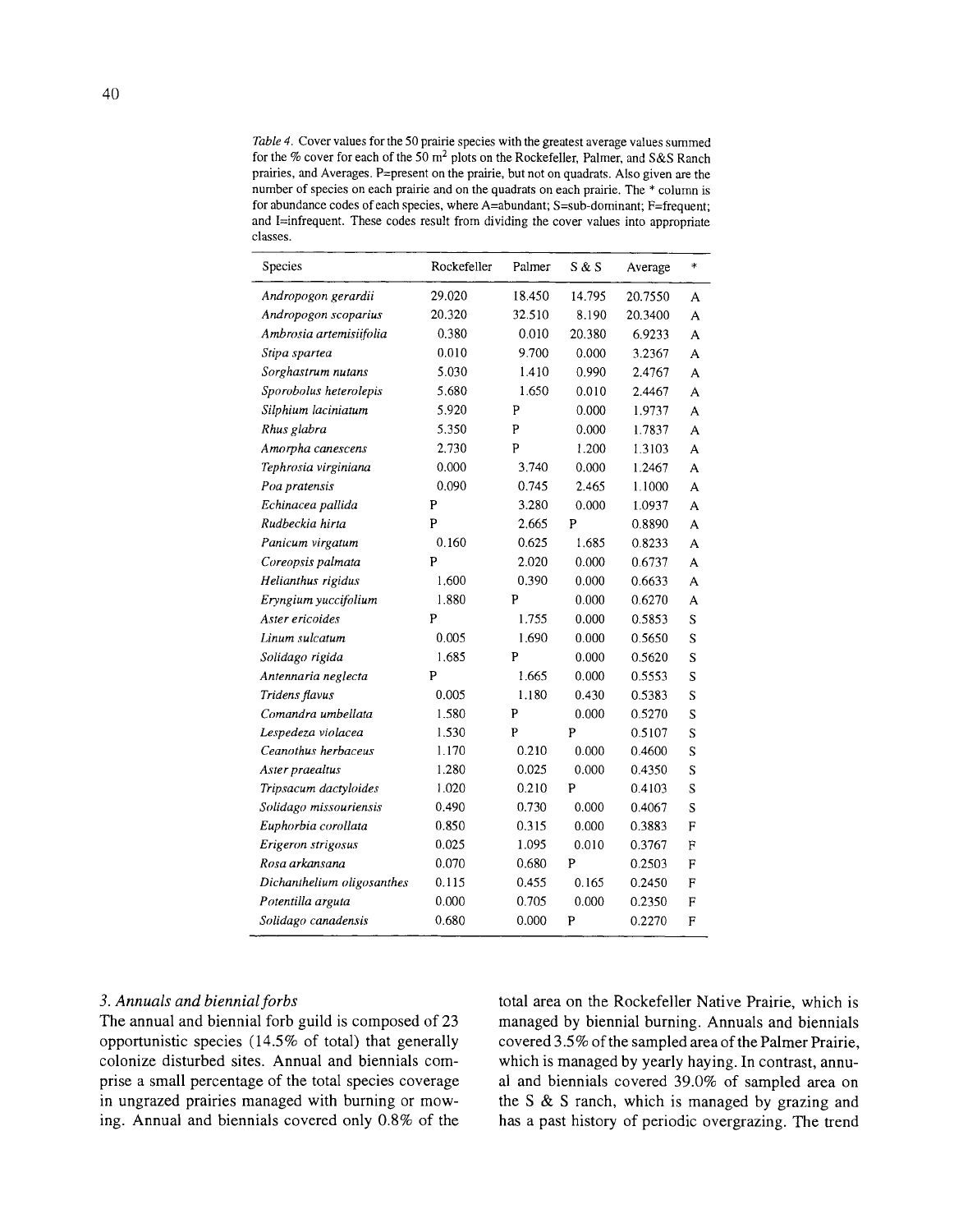| Species                   | Rockefeller | Palmer | S & S  | Average | ж           |
|---------------------------|-------------|--------|--------|---------|-------------|
| Koeleria pyramidata       | P           | 0.670  | 0.000  | 0.2237  | F           |
| Carex brevior             | 0.115       | 0.090  | 0.455  | 0.2200  | F           |
| Juncus interior           | P           | 0.000  | 0.655  | 0.2187  | F           |
| Baptisia bracteata        | 0.350       | 0.295  | 0.000  | 0.2150  | F           |
| Salvia azurea             | 0.205       | 0.320  | P      | 0.1753  | F           |
| Gentiana puberulenta      | 0.060       | 0.330  | 0.000  | 0.1300  | $\mathbf F$ |
| Vernonia baldwinii        | P           | P      | 0.375  | 0.1257  | F           |
| Oxalis dillenii           | 0.100       | 0.220  | 0.030  | 0.1167  | I           |
| Aster sericeus            | 0.000       | 0.345  | 0.000  | 0.1150  | I           |
| Apocynum cannabinum       | 0.305       | 0.005  | 0.025  | 0.1117  |             |
| Helianthus grosseserratus | 0.300       | 0.000  | 0.000  | 0.1000  | Ī           |
| ** Total for 158 species  | 92.165      | 92.130 | 52.435 | 78.9100 |             |
| # of Species on Prairie   | 152         | 165    | 98     | 138     |             |
| # of Species on Quadrats  | 67          | 66     | 27     | 53      |             |

**of increasing annual cover with increasing animal dis turbance has been shown to be widespread throughout the Prairie Bioregion (Drew 1947; Launchbaugh 1955; Collins 1987; Gibson 989).** 

## **4. Ephemeral spring forbs**

**The ephemeral spring forb guild is composed of eight species (5% of total) that initiate growth in the fall or very early in the spring and have ephemeral foliage. These species have the earliest average flowering time, the shortest stature (forming the lowest synusium of vegetation), and lose their photosynthetic abilities dur ing the summer when taller warm-season grasses over top them.** 

# **5. Spring forbs**

**The spring forb guild of 22 species (13.9% of total) is similar to the ephemeral spring forb guild, but differs in being composed of species that emerge and flower later in the spring, are taller, and remain green throughout the growing season. The species in this guild make up much of the showy spring wildflower bloom that characterizes prairies.** 

# **6. Summer/fall forb s**

**The summer/fall forb guild of 48 species (30.3% of total) comprises the largest group of forbs. These gen erally tall and coarse species grow in association with the warm-season grasses, and they flower and set seed in the summer and fall. Species in this guild can have** 

**seeds that are either light and wind-dispersal (Aster and Solidago) or heavy and animal or gravity-dispersed (Helianthus and Silphium).** 

# **7. Legumes**

**The legume guild of 11 species (7.0% of total) com prises forbs that have compound leaves with an odd number of leaflets and have the ability to fix atmo spheric nitrogen (Bare 1979).** 

#### **8. Woody shrubs**

**The woody shrub guild of 6 species (3.8% of total) is composed of woody species that have some of their b** over-wintering buds above the ground's surface. The **species persist in managed prairie remnants because they resist the effects of fire and mowing. Pastures in the study area are often invaded by trees, but they do not persist when clipping (whether by grazing or machinery) is accompanied by fire.** 

# **Species with unusual guild positions**

**Six species were classified in two guilds. Four are annual grasses, one was an annual legume, and one is a woody legume. In addition, there were five species whose locations in the detrended correspondence anal ysis plots were anomalous for the guild in which they were placed. These guild anomalies are discussed in Appendix 2.**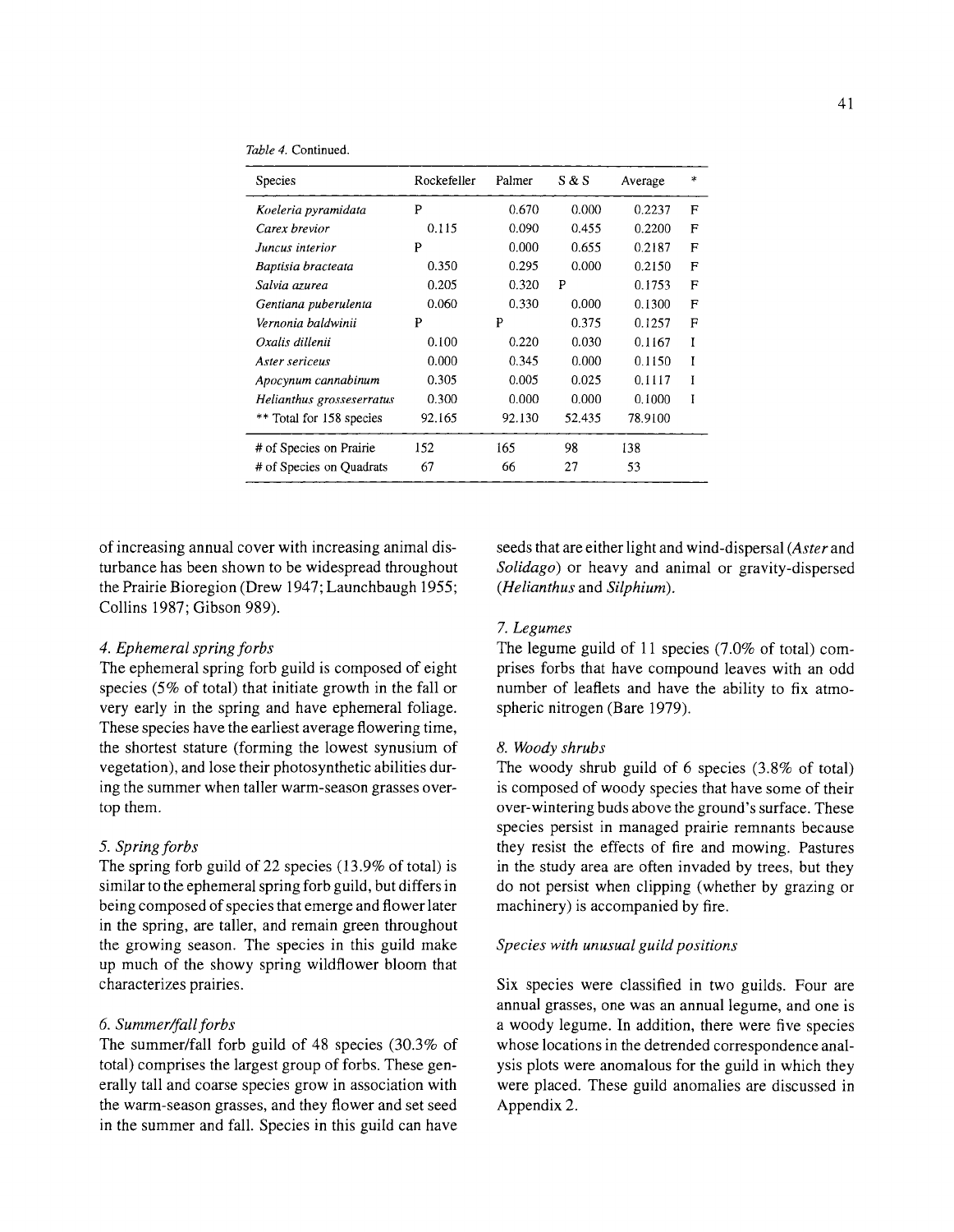# **Differences in plant height, seed weight, and leaf size by guild**

A one-way ANOVA of the  $log(10)$  transformed raw **data for each of the three continuous variables showed that there are significant differences between the prairie plant guilds for plant height, seed weight, and leaf size (Table 6, 7, and 8).** 

# **Plant height**

**The mean plant height of guilds ranged from a low of 2.94 dm for the ephemeral spring forb guild to 16.00 dm for the woody shrub guild (Table 6). When paired comparisons of plant heights of guilds were made using the LSD procedure for log(10) transformed data, the ephemeral spring forb guild was significantly shorter than the other seven prairie plant guilds. The woody shrub guild was significantly taller than all other guilds except the relatively tall legume and summer/fall forb guilds. The legume guild was significantly taller than the ephemeral spring forb, woody, spring forb, and summer/fall forb guilds. The summer/fall forb guild was also significantly taller than the ephemeral spring forb, woody shrub, spring forb, annual, and C3 photo synthetic pathway grass and sedge guilds.** 

# **Seed weight**

**The mean seed weight of guilds ranged from a low of 0.137 mgs for the ephemeral spring forb guild to 7.760 mgs for the woody shrub guild (Table 7). When paired comparisons of seed weights of guilds were made using the LSD procedure for log( 10) transformed data, the summer/fall forb and woody shrub guilds had significantly heavier seed weights than all other guilds.** 

# **Leaf size**

**The mean leaf size of prairie plant guilds ranged from a low of 6.76 sq cm for the C3 photosynthetic pathway grass and sedge guild to 97.28 sq cm for the woody shrub guild (Table 8). When paired comparisons of guilds were made using the LSD procedure for log(10) transformed data, the woody shrub guild had signif icantly larger leaves than all other guilds, except the summer/fall forb and spring forb guilds. In addition, the spring forb guild had significantly larger leaves than the annual and C3 grass guilds, and both the legume and summer/fall forb guilds were significantly larger than the annual and biennial forb guild.** 

# **Discussion**

**There have been several attempts to classify prairie**  species into groups. Weaver (1954) classified tall**grass prairie species into four main groups:grasses of lowlands, grasses of uplands, forbs of lowlands,**  and forbs of uplands. Curtis (1959) viewed Wiscon**sin prairies as a continuum and divided them into five moisture-related groups of species: wet prairie species, wet-mesic, mesic, dry-mesic, and dry species. More recently, prairie species have been looked at as core and satellite species (Collins & Glenn 1991; Glenn & Collins 1990; Gotelli & Simberloff 1987).** 

**Division of the numerous tallgrass species into interpretable groups can facilitate our understanding of prairie plant community ecology. This study focused on upland tallgrass prairies in northeast Kansas with**  considerable plant species diversity. Ecomorphologi**cal analysis of the 158 native species on these prairies sorted them into eight guilds:** 

- **1. warm-season C4 photosynthetic pathway grasses;**
- **2. cool-season C3 photosynthetic pathway grasses and sedges;**
- **3. annual and biennial forbs;**
- **4. ephemeral spring forbs;**
- **5. spring forbs;**
- **6. summer/fall forbs;**
- **7. legumes; and**
- **8. woody shrubs.**

**Since the majority of these species are widely**  distributed in the tallgrass prairie bioregion in cen**tral North America, these guilds may have meaning beyond northeast Kansas.** 

**The guilds were defined by a quantitative method, detrended correspondence analysis, and supported through cluster analysis and objectively tested through discriminant function analysis. These techniques meet**  Simberloff and Dayan's first condition that a clear **methodology for guild assignment and verification. Their second condition, concerning sympatric relat ed biota, is met through the descriptive review of each guild, which justifies the cases where sympatric related biota are placed in different guilds.** 

**Multivariate techniques can be useful in providing information on the relationships between prairie plants and their environment that were not available through traditional floristic analysis techniques. Significant dif ferences were found among guilds in plant height, with the shortest guild (ephemeral spring perennial forbs) and the tallest (woody shrubs) the most contrasting in paired comparisons to other guilds. These differences**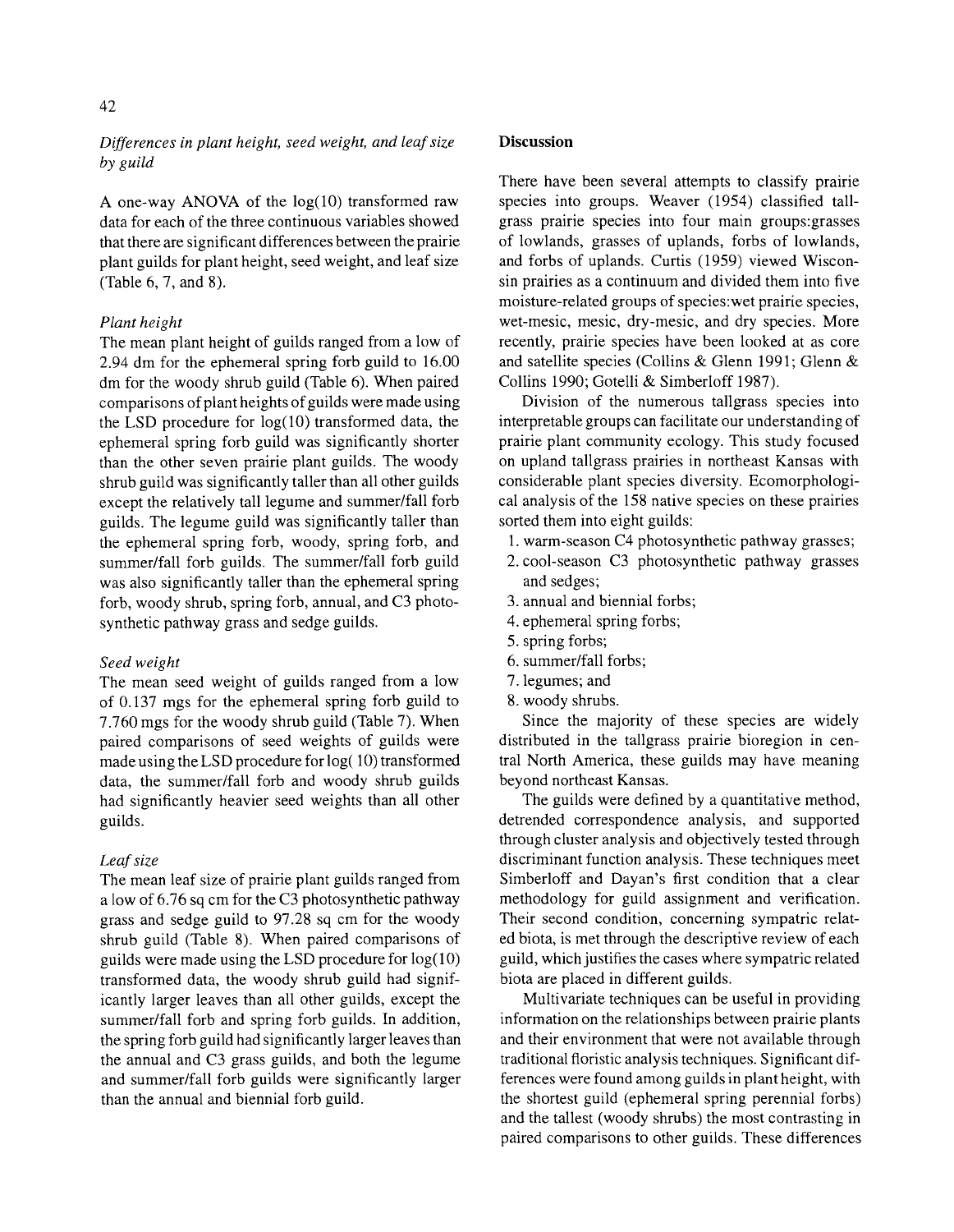| Prairie Comparison                  | # of species<br>Compared | (Difference) Mean<br>& Standard Error | Significance |
|-------------------------------------|--------------------------|---------------------------------------|--------------|
| FOR ALL SPECIES                     |                          |                                       |              |
| Palmer-Rockefeller                  | 158                      | $0.5807 \pm 0.212$                    | *            |
| Rockefeller-S&S                     | 158                      | $0.5975 \pm 0.137$                    | $* *$        |
| Palmer-S&S                          | 158                      | $0.5836 \pm 0.184$                    | $**$         |
| FOR THE C4 GRASS GUILD              |                          |                                       |              |
| Palmer-Rockefeller                  | 19                       | $1.6676 \pm 0.834$                    | N.S.         |
| Rockefeller-S&S                     | 19                       | $2.0326 \pm 0.972$                    | N.S.         |
| Palmer-S&S                          | 19                       | $1.6482 \pm 1.276$                    | N.S.         |
| FOR THE C3 GRASS GUILD              |                          |                                       |              |
| Palmer-Rockefeller                  | 19                       | $0.6747 \pm 0.506$                    | N.S.         |
| Rockefeller-S&S                     | 19                       | $0.2103 + 0.127$                      | N.S.         |
| Palmer-S&S                          | 19                       | $0.7550 \pm 0.507$                    | N.S.         |
| FOR THE ANNUAL GUILD                |                          |                                       |              |
| Palmer-Rockefeller                  | 23                       | $0.1661 \pm 0.084$                    | N.S.         |
| Rockefeller-S&S                     | 23                       | $0.8828 \pm 0.869$                    | N.S.         |
| Palmer-S&S                          | 23                       | $1.0263 \pm 0.883$                    | N.S.         |
| FOR THE EPHEMERAL SPRING FORB GUILD |                          |                                       |              |
| Palmer-Rockefeller                  | 8                        | $0.0263 \pm 0.016$                    | N.S.         |
| Rockefeller-S&S                     | 8                        | $0.0194 \pm 0.010$                    | N.S.         |
| Palmer-S&S                          | 8                        | $0.0231 \pm 0.016$                    | N.S.         |
| FOR THE SPRING FORB GUILD           |                          |                                       |              |
| Palmer-Rockefeller                  | 22                       | $0.3961 \pm 0.179$                    | N.S.         |
| Rockefeller-S&S                     | 22                       | $0.1298 \pm 0.079$                    | N.S.         |
| Palmer-S&S                          | 22                       | $0.3064 \pm 0.170$                    | N.S.         |
| FOR THE SUMMER/FALL FORB GUILD      |                          |                                       |              |
| Palmer-Rockefeller                  | 48                       | $0.4104 \pm 0.145$                    | N.S.         |
| Rockefeller-S&S                     | 48                       | $0.3270 \pm 0.136$                    | N.S.         |
| Palmer-S&S                          | 48                       | $0.1539 + 0.067$                      | N.S.         |
| FOR THE LEGUME GUILD                |                          |                                       |              |
| Palmer-Rockefeller                  | 11                       | $0.7723 \pm 0.396$                    | N.S.         |
| Rockefeller-S&S                     | 11                       | $0.3250 \pm 0.182$                    | N.S.         |
| Palmer-S&S                          | 11                       | $0.5036 \pm 0.341$                    | N.S.         |
| FOR THE WOODY GUILD                 |                          |                                       |              |
| Palmer-Rockefeller                  | 8                        | 1.2042±0.842                          | N.S.         |
| Rockefeller-S&S                     | 8                        | $1.1492 \pm 0.859$                    | N.S.         |
| Palmer-S&S                          | 8                        | $0.1500 \pm 0.111$                    | N.S.         |

**Table 5. One-tailed T-tests. Comparisons of differences between prairies of species coverage for all species and for each guild. For each comparison, the following are given: the number of species compared, the mean (difference) and standard error, and the significance.** 

**N.S. = Not Significant; \* = significant at the 0.05 level; \*\* = significant at the 0.001 level.** 

**are not surprising as these groups of species have dif ferent phenologies and occupy the two extremes of synusial position in prairie vegetation. The ephemer al spring forb guild species (e.g. yellow-eyed grass, Hypoxis hirsuta, and prairie violets, Viola spp.) are of**  **the lowest-layer synusia, conspicuous in spring-time bloom, when the tallgrass mulch has been flattened by winter snow, or previously removed by haying or burn ing. The species in this guild ripen seeds under the cov er of emerging, taller synusia, particularly the warm**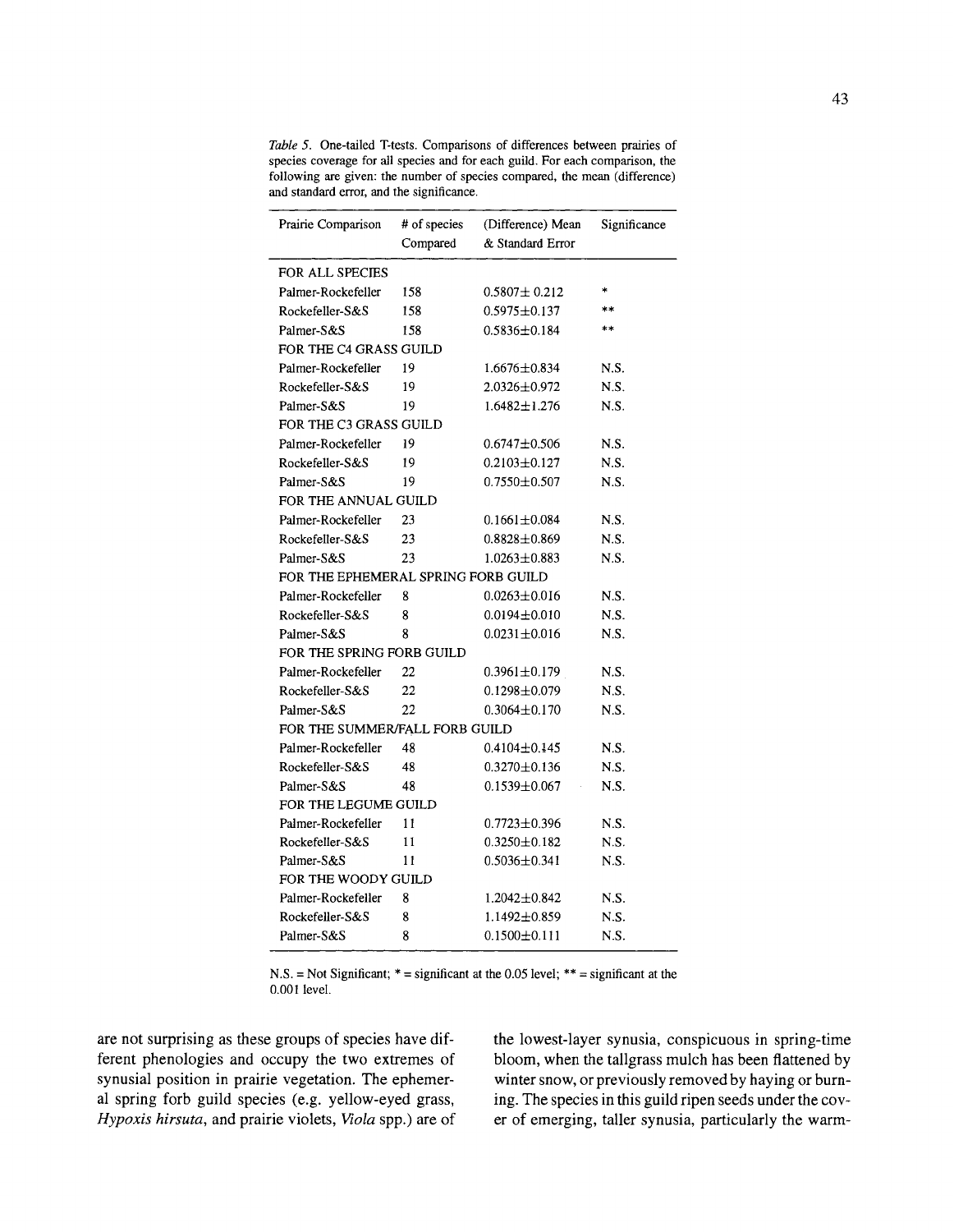|                |       |         | Sum of                                      |                                                                                       | Mean                  | $\mathbf{F}$ | $\mathbf{F}$ |                |                         |   |   |   |
|----------------|-------|---------|---------------------------------------------|---------------------------------------------------------------------------------------|-----------------------|--------------|--------------|----------------|-------------------------|---|---|---|
| Source         |       | D.F.    | Squares                                     |                                                                                       | <b>Sauares</b>        | Ratio        | Prob.        |                |                         |   |   |   |
| Between groups |       | $\tau$  | 3.2261                                      |                                                                                       |                       | 6.7848       | .0000        |                |                         |   |   |   |
| Within groups  |       | 150     | 10.1891                                     |                                                                                       | .0679                 |              |              |                |                         |   |   |   |
| Total          |       | 157     | 13.4151                                     |                                                                                       |                       |              |              |                |                         |   |   |   |
|                |       |         |                                             | LSD Procedure; (*) Denotes pairs of groups significantly different at the 0.05 level. |                       |              |              |                |                         |   |   |   |
|                |       |         | Groups                                      |                                                                                       |                       |              |              |                |                         |   |   |   |
| Mean           |       |         | Group Guild name (abbreviation)             |                                                                                       | 4                     | 7            | $\mathbf{1}$ | $\overline{2}$ | $\overline{\mathbf{3}}$ | 6 | 5 | 8 |
| .4041          |       | 4       |                                             | Ephemeral Spring Forb (ESP)                                                           |                       |              |              |                |                         |   |   |   |
| .6157          |       | 7       | Legume (LEG)                                |                                                                                       | $\ast$                |              |              |                |                         |   |   |   |
| .6677          |       | 1       | Annual (ANN)                                |                                                                                       | *                     |              |              |                |                         |   |   |   |
| .7107          |       | 2       | C3 Grass (C3)                               |                                                                                       |                       |              |              |                |                         |   |   |   |
| .7600          |       | 3       | C4 Grass (C4)                               |                                                                                       |                       |              |              |                |                         |   |   |   |
| .8417          |       | 6       | Summer/Fall forb (FAL)                      |                                                                                       |                       | $\ast$       |              |                |                         |   |   |   |
| .8898          |       | 5       | Spring forb (SPR)                           |                                                                                       | *                     | $\ast$       | $\ast$       | $\ast$         |                         |   |   |   |
| 1.0766         |       | 8       | Woody shrub (Woo)                           |                                                                                       | $\ast$                | $\ast$       | $\ast$       |                |                         |   |   |   |
|                |       |         | Statistics and graph for untransformed data |                                                                                       |                       |              |              |                |                         |   |   |   |
|                |       |         | Standard                                    | Standard                                                                              |                       |              |              |                |                         |   |   |   |
| Group          | Count | Mean    | Deviation                                   | Error                                                                                 | 95% Conf Int for Mean |              |              |                |                         |   |   |   |
| <b>ANN</b>     | 23    | 6.2000  | 4.7684                                      | .9943                                                                                 | 4.1380 to 8.2620      |              |              |                |                         |   |   |   |
| C <sub>3</sub> | 18    | 5.5417  | 2.3534                                      | .5547                                                                                 | 4.3713 to 6.7120      |              |              |                |                         |   |   |   |
| C <sub>4</sub> | 20    | 6.6825  | 3.5924                                      | .8033                                                                                 | 5.0012 to 8.3638      |              |              |                |                         |   |   |   |
| <b>ESP</b>     | 8     | 2.9375  | 1.6765                                      | .5927                                                                                 | 1.5359 to 4.3391      |              |              |                |                         |   |   |   |
| <b>SPR</b>     | 47    | 8.6064  | 4.2553                                      | .6207                                                                                 | 7.3570 to 9.8558      |              |              |                |                         |   |   |   |
| <b>FAL</b>     | 12    | 7.9167  | 4.3161                                      | 1.2460                                                                                | 5.1743 to 10.6590     |              |              |                |                         |   |   |   |
| <b>LEG</b>     | 24    | 4.9500  | 2.9045                                      | .5929                                                                                 | 3.7236 to 6.1764      |              |              |                |                         |   |   |   |
| <b>WOO</b>     | 6     | 16.0000 | 13.1301                                     | 5.3603                                                                                | 2.2210 to 29.7790     |              |              |                |                         |   |   |   |
| Total          | 158   | 7.0494  | 4.9572                                      | .3944                                                                                 | 6.2704 to 7.8283      |              |              |                |                         |   |   |   |

Table 6. One-way Analysis of Variance of log(10) of prairie plant height by guild. LSD Procedure showing multiple comparison of **means.** 

**season C4 grasses. At the other extreme in plant height, the woody shrub guild species (e.g. rough-leafed dog**  wood, Cornus drummondii; blackberry, Rubus ostryi**folius; and smooth sumac, Rhus glabra) comprise an upper synusial layer that can dominate both grasses and forbs by casting shade that light-starves sun-loving species underneath them. If these woody shrub species are not controlled by fire, mowing, or grazing, they will play an important part in the successional process from tallgrass prairie to forest (Hulbert 1969; Peet et al 1976; Collins & Wallace 1990).** 

**Significant differences in seed weight were also found between guilds. The legume and woody shrub guilds had distinctly heavier seeds compared to all oth**  **er guilds. Legumes (e.g. the prairie clovers, Dalea spp.; and the tickclovers, Desmodium spp.) and woody shrubs (rough-leaved dogwood and smooth sumac) have heavy seeds which are generally dispersed by animals or gravity. These heavy-seeded legumes con**  trast with the two grass guilds, which have light**weight, wind-dispersed seeds. The ephemeral spring forb and annual/biennial forb guilds have light seeds; both groups are composed primarily of species that generally complete their life cycles quickly and dis perse large quantities of light-weight seeds. The guilds with the heaviest seeds (woody shrubs, summer/fall forbs, legumes, and spring forb guilds) are from species**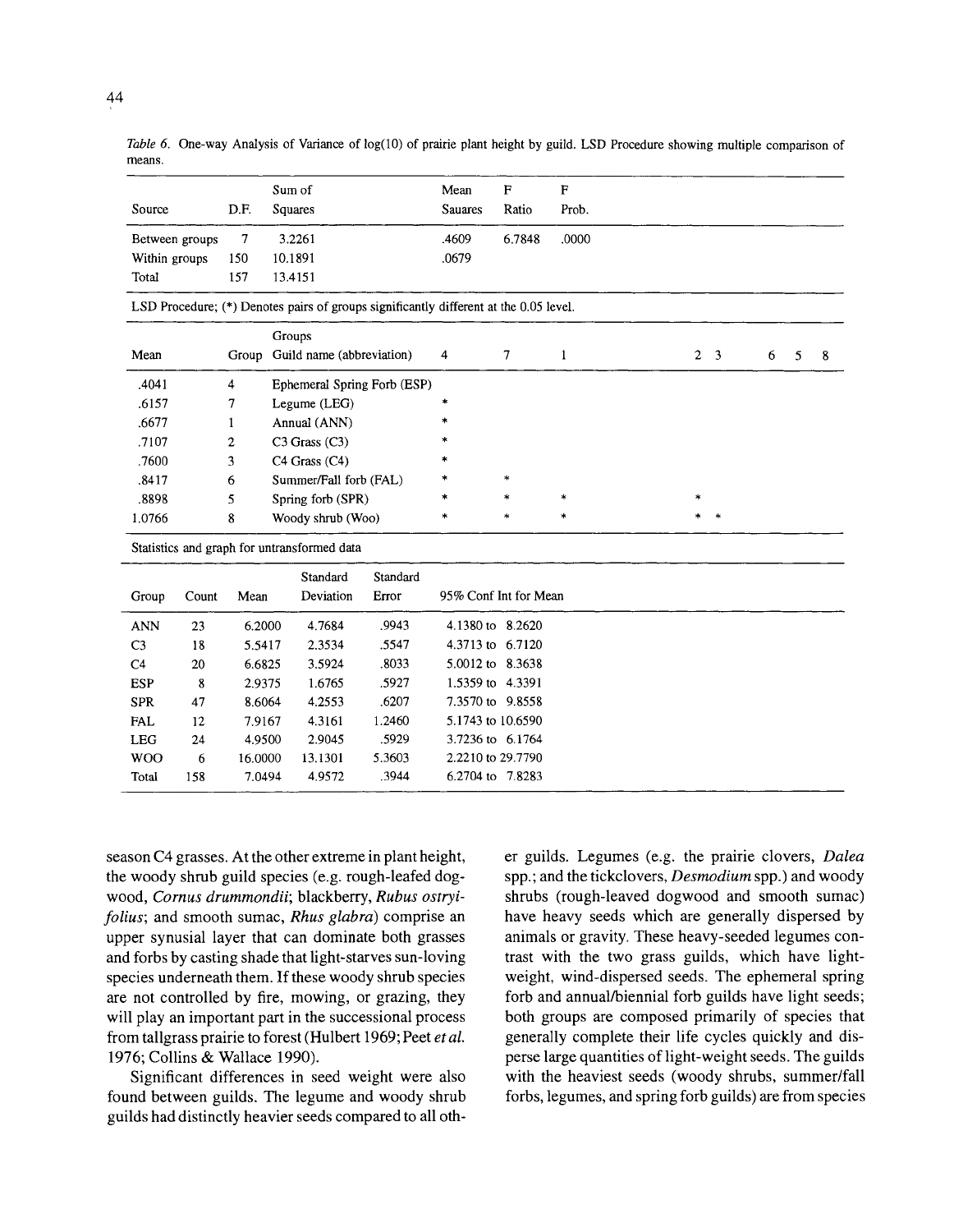|                |       |        | Sum of   |                                                                                       |          | Mean    | ${\bf F}$            | $\mathbf{F}$          |        |        |         |
|----------------|-------|--------|----------|---------------------------------------------------------------------------------------|----------|---------|----------------------|-----------------------|--------|--------|---------|
| Source         |       | D.F.   | Squares  |                                                                                       |          | Squares | Ratio                | Prob.                 |        |        |         |
| Between Groups |       | 7      | 20.1665  |                                                                                       |          | 2.8809  | 3.6405               | .0012                 |        |        |         |
| Within Groups  |       | 150    | 118.7045 |                                                                                       |          | .7914   |                      |                       |        |        |         |
| Total          |       | 157    | 138.8710 |                                                                                       |          |         |                      |                       |        |        |         |
|                |       |        |          | LSD Procedure; (*) Denotes pairs of groups significantly different at the 0.05 level. |          |         |                      |                       |        |        |         |
|                |       |        | Groups   |                                                                                       |          |         |                      |                       |        |        |         |
| Mean           |       |        |          | Group Guild name (abbreviation)                                                       |          | 3       | $\mathbf{1}$         | $\mathbf{2}$          | 4      | 5      | 76<br>8 |
| $-1.3038$      |       | 3      |          | $C4$ Grass $(C4)$                                                                     |          |         |                      |                       |        |        |         |
| $-1.2938$      |       | 1      |          | Annual (ANN)                                                                          |          |         |                      |                       |        |        |         |
| $-1.1212$      |       | 2      |          | $C3$ Grass $(C3)$                                                                     |          |         |                      |                       |        |        |         |
| $-1.0795$      |       | 4      |          | Ephemeral Spring Forb (ESP)                                                           |          |         |                      |                       |        |        |         |
| $-0.9510$      |       | 5      |          | Spring Forb (SPR)                                                                     |          |         |                      |                       |        |        |         |
| $-0.9213$      |       | $\tau$ |          | Legume (LEG)                                                                          |          |         |                      |                       |        |        |         |
| $-0.2187$      |       | 6      |          | Summer/Fall Forb (FAL)                                                                |          | *       | $\ast$               | $\ast$                | $\ast$ |        | $\ast$  |
| 0.1971         |       | 8      |          | Woody Shrub (WOO)                                                                     |          | $\ast$  | $\ast$               | $\ast$                | $\ast$ | $\ast$ | $\ast$  |
|                |       |        |          | Statistics and graph for untransformed data                                           |          |         |                      |                       |        |        |         |
|                |       |        |          | Standard                                                                              | Standard |         |                      |                       |        |        |         |
| Group          | Count | Mean   |          | Deviation                                                                             | Error    |         |                      | 95% Conf Int for Mean |        |        |         |
| <b>ANN</b>     | 23    |        | .2943    | 0.5464                                                                                | 0.1139   |         | 0.0580 to 0.5306     |                       |        |        |         |
| C <sub>3</sub> | 18    |        | 0.6086   | 1.8525                                                                                | 0.4366   |         | $-0.3126$ to 1.5298  |                       |        |        |         |
| C <sub>4</sub> | 20    |        | 0.2725   | 0.8892                                                                                | 0.1988   |         | $-0.1437$ to 0.6886  |                       |        |        |         |
| <b>ESP</b>     | 8     |        | 0.1369   | 0.1583                                                                                | 0.0560   |         | 0.0046 to 0.2693     |                       |        |        |         |
| <b>SPR</b>     | 47    |        | 1.8316   | 6.1573                                                                                | 0.8981   |         | 0.0237 to 3.6394     |                       |        |        |         |
| <b>FAL</b>     | 12    |        | 0.9209   | 0.8189                                                                                | 0.2364   |         | 0.4006 to 1.4412     |                       |        |        |         |
| <b>LEG</b>     | 24    |        | 0.5313   | 1.1071                                                                                | 0.2260   |         | 0.0638 to 0.9988     |                       |        |        |         |
| <b>WOO</b>     | 6     |        | 7.7596   | 16.5180                                                                               | 6.7434   |         | $-9.5747$ to 25.0939 |                       |        |        |         |
| Total          | 158   |        | 1.1438   | 4.7641                                                                                | 0.3790   |         | 0.3951 to 1.8924     |                       |        |        |         |

**Table 7. One-way Analysis of Variance of log(10) of prairie plant seed weight by guild. LSD Procedure showing multiple comparison of means.** 

**that are photosynthetically active throughout the grow ing season and are animal dispersed.** 

**Significant differences in leaf size were also found between the woody shrub guild (having the largest leaves) and the majority of other guilds. Species of the woody shrub guild are effective at capturing large amounts of light and casting dense shade. The C3 grass and sedge guild species (e.g. sedges, Carex spp.; and panic grasses, Dichanthelium spp.) have the smallest leaves, significantly smaller in size than the woody shrub and summer/fall forb guilds. These cool-season species have numerous small, narrow leaves that are relatively low to the ground and often in a near-vertical position.** 

**The three prairies studied have significant differ ences in their species coverage (Table 4, 5). This dif ference is not surprising as individual species cover age varies noticeably among these three prairies even though they are geographically close and are all on upland sites. In addition, the three sites sampled had different management practices (burning, mowing, and grazing, respectively) and slightly different soil types. However, when the species are grouped by guild, the cover values do not differ statistically, indicating over all consistency of guild composition (i.e., complemen tary replacement of one species by another within a guild in these prairies).** 

**Prairie plant guilds may help us better understand and interpret the distribution and plant associations of**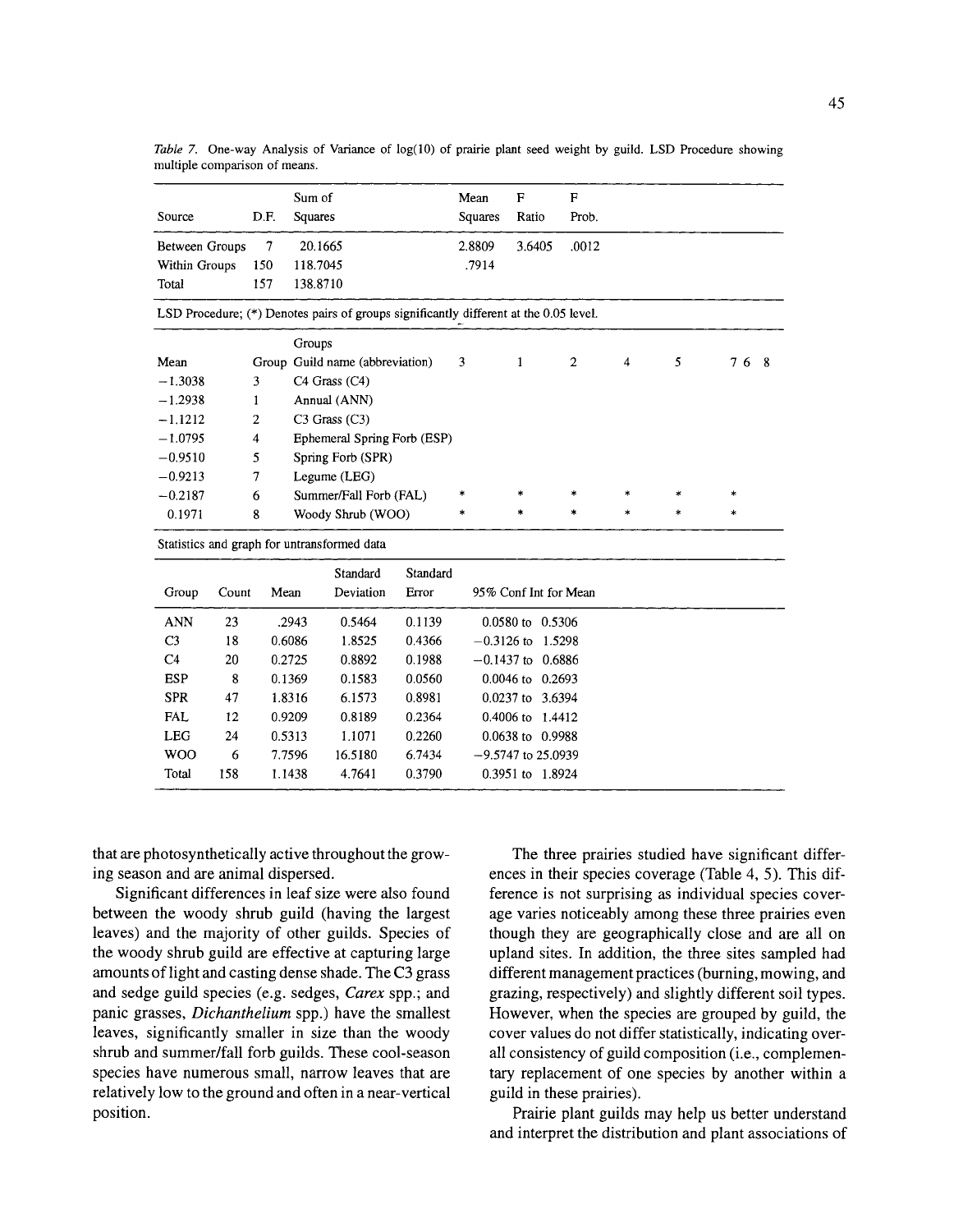|                       |       |        | Sum of  |                                                                                       |          | Mean         | F              |                       | F      |        |        |                |   |   |
|-----------------------|-------|--------|---------|---------------------------------------------------------------------------------------|----------|--------------|----------------|-----------------------|--------|--------|--------|----------------|---|---|
| Source                |       | D.F.   | Squares |                                                                                       |          | Squares      | Ratio          |                       | Prob.  |        |        |                |   |   |
| <b>Between Groups</b> |       | $\tau$ | 7.9672  |                                                                                       |          | 1.1382       |                | 3.2122                | .0034  |        |        |                |   |   |
| Within Groups         |       | 150    | 53.1492 |                                                                                       |          | 0.3543       |                |                       |        |        |        |                |   |   |
| Total                 |       | 157    | 61.1164 |                                                                                       |          |              |                |                       |        |        |        |                |   |   |
|                       |       |        |         | LSD Procedure; (*) Denotes pairs of groups significantly different at the 0.05 level. |          |              |                |                       |        |        |        |                |   |   |
|                       |       |        | Groups  |                                                                                       |          |              |                |                       |        |        |        |                |   |   |
| Mean                  |       |        |         | Group Guild Name (abbreviation)                                                       |          | $\mathbf{1}$ | $\overline{c}$ |                       | 3      | 4      | 6      | $\overline{7}$ | 5 | 8 |
| 0.39328               |       | 1      |         | Annual (ANN)                                                                          |          |              |                |                       |        |        |        |                |   |   |
| 0.60452               |       | 2      |         | $C3$ Grass $(C3)$                                                                     |          |              |                |                       |        |        |        |                |   |   |
| 0.70748               |       | 3      |         | C4 Grass (C4)                                                                         |          |              |                |                       |        |        |        |                |   |   |
| 0.72205               |       | 4      |         | Ephemeral Spring Forb (ESP)                                                           |          |              |                |                       |        |        |        |                |   |   |
| 0.83857               |       | 6      |         | Summer/Fall Forb (FAL)                                                                |          | *            |                |                       |        |        |        |                |   |   |
| 0.86303               |       | 7      |         | Legume (LEG)                                                                          |          | $\ast$       |                |                       |        |        |        |                |   |   |
| 0.93800               |       | 5      |         | Spring Forb (SPR)                                                                     |          |              | $\star$        |                       |        |        |        |                |   |   |
| 1.42041               |       | 8      |         | Woody Shrub (WOO)                                                                     |          | $\ast$       | ×              |                       | $\ast$ | $\ast$ | $\ast$ |                |   |   |
|                       |       |        |         | Statistics and graph for untransformed data                                           |          |              |                |                       |        |        |        |                |   |   |
|                       |       |        |         | Standard                                                                              | Standard |              |                |                       |        |        |        |                |   |   |
| Group                 | Count | Mean   |         | Deviation                                                                             | Error    |              |                | 95% Conf Int for Mean |        |        |        |                |   |   |
| <b>ANN</b>            | 23    |        | 7.8726  | 14.9115                                                                               | 3.1093   |              |                | 1.4244 to 14.3208     |        |        |        |                |   |   |
| C <sub>3</sub>        | 18    |        | 6.7594  | 7.7290                                                                                | 1.8217   |              | 2.9159 to      | 10.6030               |        |        |        |                |   |   |
| C <sub>4</sub>        | 20    |        | 9.0595  | 9.4004                                                                                | 2.1020   |              |                | 4.6600 to 13.4590     |        |        |        |                |   |   |
| <b>ESP</b>            | 8     |        | 7.1400  | 5.8864                                                                                | 2.0812   |              |                | 2.2189 to 12.0611     |        |        |        |                |   |   |
| <b>SPR</b>            | 47    |        | 23.8860 | 49.0192                                                                               | 7.1502   |              |                | 9.4934 to 38.2785     |        |        |        |                |   |   |
| <b>FAL</b>            | 12    |        | 9.9025  | 6.8298                                                                                | 1.9716   |              |                | 5.5630 to 14.2420     |        |        |        |                |   |   |
| <b>LEG</b>            | 24    |        | 19.2492 | 34.0221                                                                               | 6.9447   |              |                | 4.8829 to 33.6154     |        |        |        |                |   |   |
| <b>WOO</b>            | 6     |        | 97.2800 | 177.2964                                                                              | 72.3810  |              |                | 88.7784 to 283.3384   |        |        |        |                |   |   |
| Total                 | 158   |        | 17.8999 | 47.2158                                                                               | 3.7563   |              |                | 10.4805 to 25.3193    |        |        |        |                |   |   |

Table 8. One-way Analysis of Variance of log(10) of prairie plant leaf size by guild. LSD Procedure showing multiple **comparison of means.** 

**species in a tallgrass prairie community. Traditional Clementsian plant community associations have not been very useful to plant ecologists who study prairies because of the complexity of the mix of species in these communities. For this reason, the prairie plant associa tions established by Clements' student Weaver, e.g., the big bluestem consociation and the switchgrass wild rye association (Weaver & Fitzpatrick 1934) have rarely been referred to in the recent literature, and oth er plant species-specific groups have not been estab lished.** 

**It has long been recognized that there are groups of similar species found on tallgrass prairies, most notable are the native warm-season (C4) grasses, cool-season** 

**(C3) grasses, and legumes (Weaver 1954, 1968). This study is the first to use multivariate analysis support ed by statistical tests to delimit these three guilds and an additional five guilds that characterize tallgrass prairies. The establishment of prairie plant guilds offers a basis for classification of tallgrass prairies that is more ecologically focused than species composition. Anal ysis of prairie from a guild perspective can allow for a better understanding and interpretation of the diver sity of life forms and life history of tallgrass prairie species. Prairie plant guilds may also provide a useful framework for field ecologists to more easily classify or grade the quality of tallgrass prairie remnants.**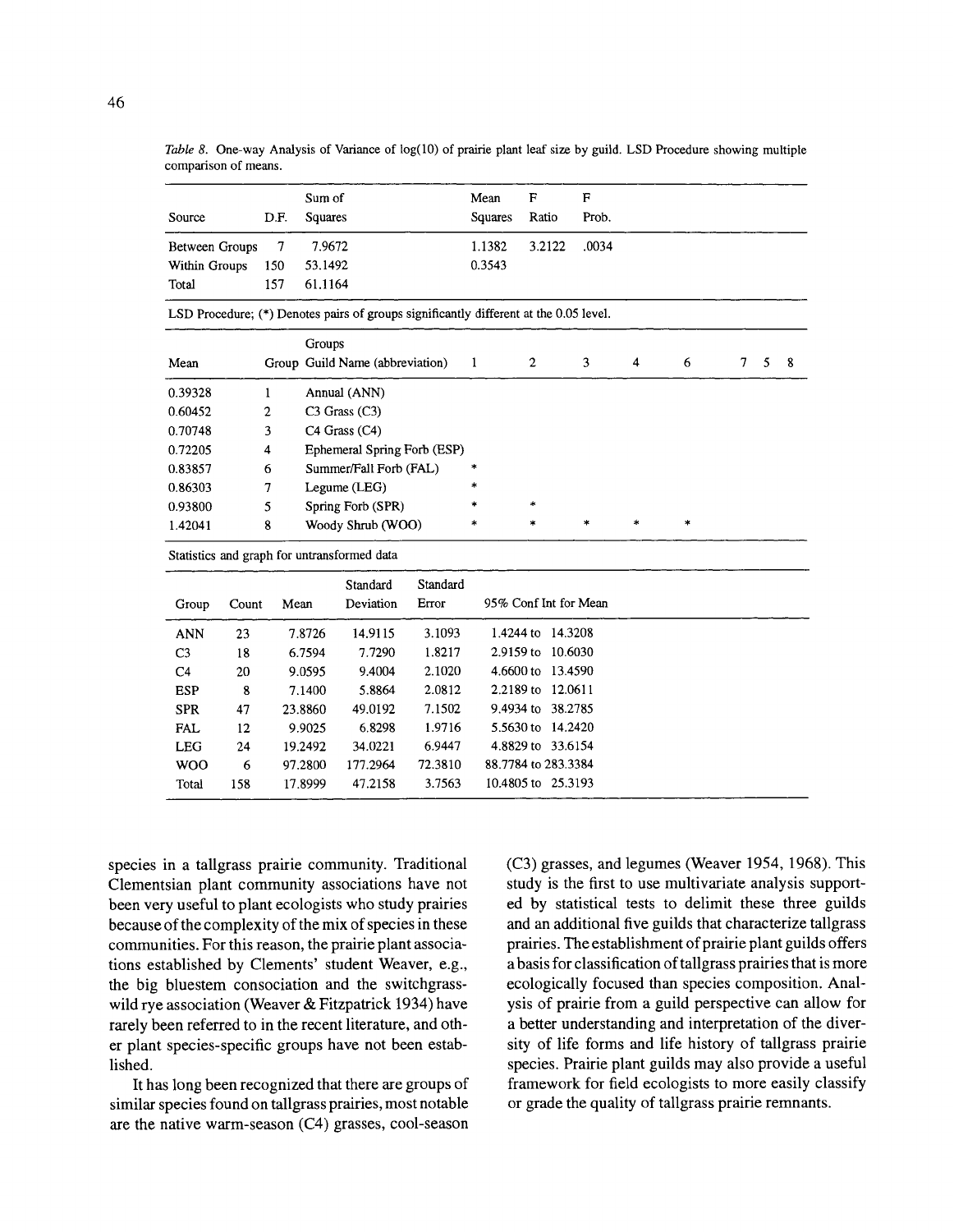#### **References**

**Bare, J. E. 1979. Wildflowers and weeds of Kansas. Regents Press of Kansas, Lawrence.** 

- **Collins, S. L. 1987. Interaction of disturbances in tallgrass prairie: a field experiment. Ecology 68: 1243-1250.**
- **Collins, S. & Glenn, S. 1991. Importance of spatial and temporal dynamics in species regional abundance and distribution. Ecology 72: 654-664.** 
	- **Collins, S. & Wallace, L. 1990. Fire in North American tallgrass prairies, University of Oklahoma Press, Norman.**
	- **Curtis, J. T. 1959. The vegetation of Wisconsin University of Wis consin Press, Madison.**
	- **Daubenmire, R. F. 1959. Canopy coverage method of vegetation analysis. Northwest Science 33: 43-64.**
- **Diamond, D. D. & Smeins, F. E. 1985. Composition, classification and species response patterns of remnant tallgrass prairies in Texas. Am. Mid. Nat. 113: 294-308.** 
	- **Dix, R. L. & Smeins, F. E. 1967. The Prairie meadow and marsh vegetation in Nelson County, North Dakota. Can. J. of Bot. 45: 21-58.**
	- **Downton, W. J. S. 1975. The occurrence of C4 photosynthesis among plants. Photosynthetica 9: 96-105.**
	- **Drew, W. D. 1947. Floristic composition of grazed and ungrazed prairie vegetation in North-central Missouri. Ecology 28: 27-41. Elton, C. 1927. Animal ecology. Sidgwick & Jackson, London.**
	- **Eyster-Smith, Nancy. 1984. Tallgrass prairie: An ecological analysis of 77 remnants. Unpublished Ph.D. dissertation, The University of Arkansas.**
	- **Fitch, H. S. & Hall E. R. 1978. A 20-year record of succession on reseeded fields of tallgrass prairie on the Rockefeller experimental tract. University of Kansas Museum of Natural History, Special publication 4.**
- **Fowler, N. & Antonovic, J. 1981. Competition and coexistence in a North Carolina grassland. J. of Ecol. 69: 825-841.** 
	- **Freeman, C. C. & Gibson, D. J. 1987. Additions to the vascular flora of the Konza Prairie research natural area, Kansas. Transactions Kansas Academy of Science 96: 81-84.**
- **Freeman, C. C. Hulber, L. C. 1985. Annnotated list of the vascular flora of Konza prairie research natural area, Kansas. Transactions Kansas Academy of Science 88: 84-115.**
- **Gibson, D. J. 1989. Effects of animal disturbance on tallgrass prairie vegetation Am. Mid. Nat. 121: 144-154.** 
	- **Gibson, D. J. & Hulbert, L. C. 1987. Effects of fire, topography and year-to-year climatic variation on species composition in tallgrass prairie. Vegetatio 72: 172-185.**
	- **Glenn, S. & Collins, S. 1990. Patch structure in tallgrass prairies: dynamics of satellite species. Oikos 57: 229-236.**
- **Gotelli, N. J. & Simberlof, D. 1987. The distribution and abundance of tallgrass prairie plants: A test of the core-satellite hypothesis. Am. Nat. 130: 18-35.** 
	- **Great Plains Flora Association. 1991. Flora of the Great Plains. University Press of Kansas, Lawrence.**
	- **Havencamp, J. & Whitney, G. G. 1983. The life history characteris tics of three ecologically distinct groups of forbs associated with the tallgrass prairie. Am. Mid. Nat. 109: 105-119.**
	- **Hawkins, C. P. & MacMahon, J. A. 1989. Guilds: the multiple meanings of a concept. Ann. Rev. of Ent. 34: 423-451.**
- **Hill, M. O. & Gauch, H. G. Jr. 1980. Detrended correspondence analysis: an improved ordination technique. Vegetatio 42: 47 58.** 
	- **Hubbell, S. P. & Foster, R. B. 1986. Biology, chance, and history and the structure of tropical rain forest tree communities. In: Diamond**

**J. and Case T. J. (eds.). Community Ecology, Harper and Row, New York.** 

- **Hulbert, L. C. 1969. Fire and litter effects in undisturbed bluestem prairie in Kansas. Ecology 50: 874877.**
- **Knight, D. H. 1965. A gradient analysis of Wisconsin prairie veg etation on the basis of plant structure and function. Ecology 46: 744-747.**
- **Kuchler, A. W. 1974. A new vegetation map of Kansas. Ecology 55: 586-604.** 
	- Lauchbaugh, J. L. 1955. Vegetational changes in the San Anto**nio prairie associated with grazing, retirement from grazing and abandonment from cultivation. Ecology 25: 39-57.**
- **Marzolf, R. 1988. Konza prairie natural area of Kansas State Uni versity. Transactions Kansas Academy of Science 91: 24-29.** 
	- **Peet, M., Anderson, R. & Adam, M. S. 1976 Effect of fire on big bluestem production. Am. Mid. Nat. 94: 15-26.**
- **Peet, R. K., Knox, R. G., Case, J. S. & Allen, R. B. 1988. Putting things in order: The advantages of detrended correspondence analysis. Am. Nat. 131: 924-934. Phillips Petroleum Company. 1959. Pasture and range plants. Bartlesville, Oklahoma.**
- **Platt, W. J. 1975. The colonization and formation of equilibrium plant species associations on badger disturbances in tall-grass prairie. Ecol. Mono. 45: 285-305.**
- **Polley, W. H. & Collins, S. L. 1984. Relationships of vegetation and environment in buffalo shallows. Am. Mid. Nat. 112(1): 178-186.**
- **Ray, R. J. 1959. A phytosociological analysis of the tall-grass prairie in northeast Oklahoma. Ecology 40: 255-261.** 
	- **Reader, R. 1988. Using the guild concept in the assessment of tree**  harvesting effects on uderstory herbs: A cautionary note. Envi**ronmental Management 12: 803-808.**
- **Root, R. B. 1967. The niche exploitation pattern of the blue-gray gnatcatcher. Ecol. Mono. 37: 317-350.** 
	- **Sachs, L. 1984. Applied statistics a handbook of techniques (trans lated by Zenon Reynarowych).Springer-Verlag, New York.**
	- **Schimper, A. F. W. 1898. Pflanzen-Geographie auf physiologischer Grundlage, G. Fischer, Jena, Germany.**
	- **Severinghaus, W. D. 1981. Guild theory development as a mecha nism for assessing environmental pact. Environmental Manage ment 5: 187-190.**
	- Silvertown, J. W. 1987. Introduction to plant population ecology. **John Wiley and Sons, New York.**
- **Simberloff, D. & Dayan, T. 1991. The guild concept and the structure of ecological communities. Ann. Rev. of Ecol. and Syst. 22: 115 143.** 
	- **SPSS Inc. 1988. Statistical package of the Social Sciences. Chicago, Illinois.**
	- **Steyermark, J. A. 1981 (1963). Flora of Missouri. Iowa State Uni versity Press, Ames.**
	- **S varo, R. C. 1986. Guild management: an evaluation of avian guilds as a predictive tool. Environmental Management 10: 681-688.**
	- Ter Braak, C. J. F. 1987. CANOCO a FORTRAN program for **canonical community ordination by [partial] [detrended] [canon ical] correspondence analysis, principal components analysis and redundancy analysis (version 2.1). TNO Institute of Applied Computer Science, Wageningen, The Netherlands.**
	- **Verner, J. 1984. The guild concept applied to management of bird populations. Environmental Management 8: 1-14.**
	- Weaver, J. E. 1919. The ecological relations of roots. Carnegie Insti**tute of Washington, vol. 286.**
	- **Weaver, J. E. 1954. North American prairie. Johnson Publishing Co, Lincoln, Nebraska.**
	- **Weaver, J. E. 1968. Prairie plants and their environment. University of Nebraska Press, Lincoln.**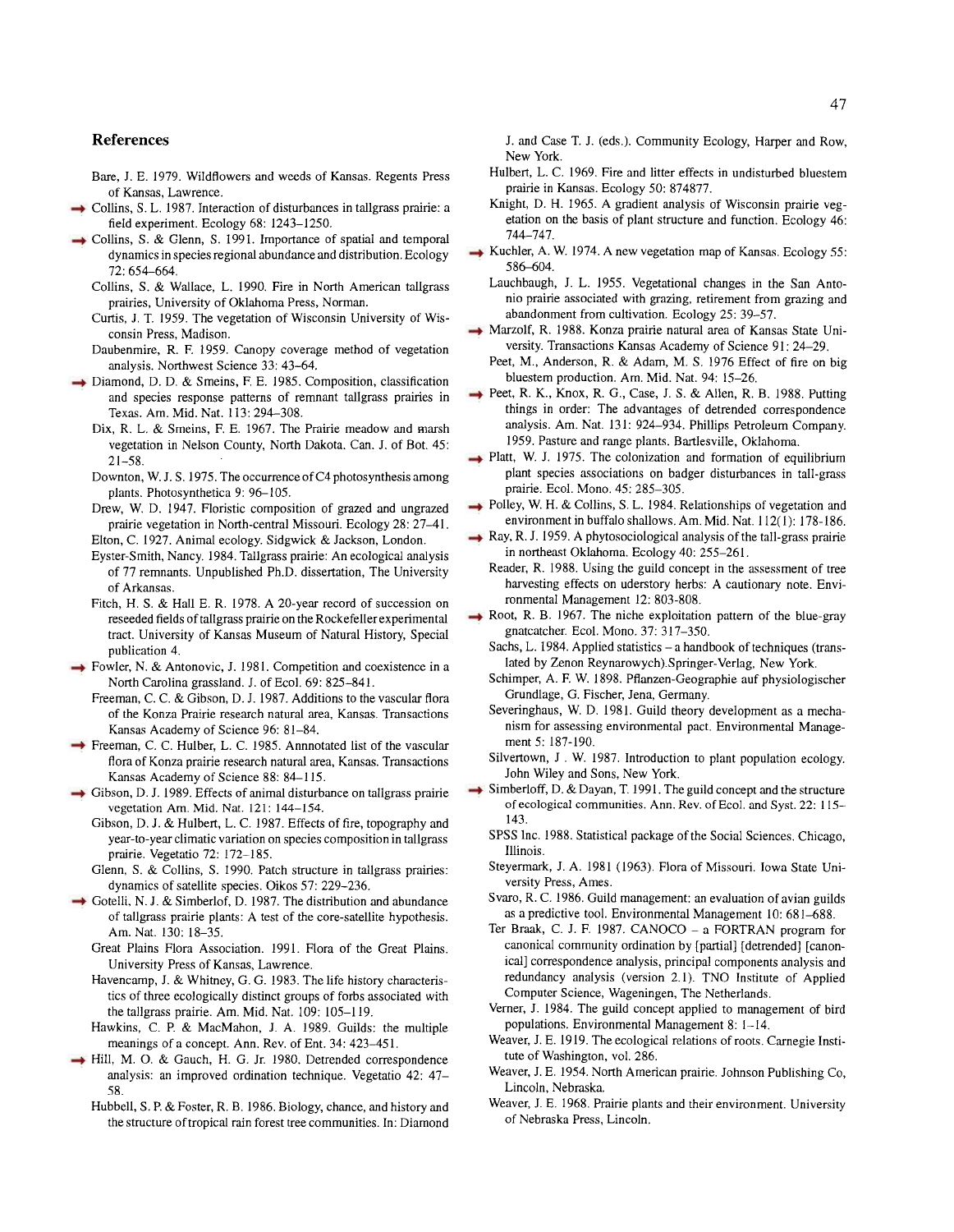- Weaver, J. E. & Fitzpatrick, T. J. 1934. The prairie. Ecol. Mono. 4: 109-295.
- Wells, P. V. 1976. A climax index for broadleaf forest: An ndimensional, ecomorphological model of succession. Central hardwoods forest conference Proceedings 131-173.

#### Appendix 1. List of 158 prairie plants, name codes for figures, and guilds (second guilds are listed for species that could be placed in more than one guild). Names from Flora of the Great Plains (Great Plains Flora Association, 1991).

| Scientific name                            | Name code            | Guild (2nd Guild)    |
|--------------------------------------------|----------------------|----------------------|
| Acalypha virginica                         | Acaly vi             | Annual               |
| Achillea millefolium                       | Achill m             | Spring ephemeral     |
| Agrostis hyemalis                          | Agrost h             | C3 grass             |
| Allium canadense                           | Allium c             | Spring ephemeral     |
| Ambrosia artemisiifolia                    | Ambros a             | Annual               |
| Ambrosia psilostachya                      | Ambros p             | Summer/fall forb     |
| Ambrosia trifida                           | Ambros t             | Annual               |
| Amorpha canescens                          | Amorph c             | Legume (Woody shrub) |
| Andropogon gerardii                        | Andro ge             | C4 grass             |
| Andropogon scoparius                       | Andro sc             | C4 grass             |
| Andropogon virginicus                      | Andro vi             | C4 grass             |
| Antennaria neglecta                        | Antenn n             | Spring forb          |
| Apocynum cannabinum                        | Apocy ca             | Summer/fall forb     |
| Aristida oligantha                         | Arist ol             | C4 grass (Annual)    |
| Aristida basiramea                         | Arist ba             | C4 grass (Annual)    |
| Artemisia ludoviciana                      | Artemi l             | Summer/fall forb     |
| Asclepias meadii                           | Ascle me             | Spring forb          |
| Asclepias stenophylla                      | Ascle st             | Summer/fall forb     |
| Asclepias sullivantii                      | Ascle su             | Summer/fall forb     |
| Asclepias syriaca                          | Ascle sy             | Summer/fall forb     |
| Asciepias tuberosa                         | Ascle tu             | Spring forb          |
| Asclepias verticillata                     | Ascle ve             | Summer/fall forb     |
| Asclepias viridflora                       | Ascle vf             | Spring forb          |
| Asclepias viridis                          | Ascle vi             | Spring forb          |
| Aster ericoides                            | Aster er             | Summer/fall forb     |
| Aster oolentangiensis                      | Aster oo             | Summer/fall forb     |
| Aster pilosus                              | Aster pi             | Summer/fall forb     |
| Aster praealtus                            | Aster pr             | Summer/fall forb     |
| Aster sericeus                             | Aster se             | Summer/fall forb     |
| Baptisia bracteata                         | Baptis b             | Legume               |
| Baptisia lactea                            | Baptis l             | legume               |
| Bidens polylepis<br>Bouteloua curtipendula | Bidens p             | Annual               |
| Buchnera americana                         | Boute cu<br>Buchne a | C4 grass             |
| Cacalia plantaginea                        | Cacali p             | Spring forb          |
| Camassia scilloides                        | Camass s             | Summer/fall forb     |
| Camelina microcarpa                        | Camel mi             | Spring ephemeral     |
| Carex brevior                              | Carex br             | Annual               |
| Carex gravida                              | Carex gr             | C3 grass<br>C3 grass |
| Carex meadii                               | Carex me             | C3 grass             |
| Cassia chamaecrista                        | Cassia c             | Legume (Annual)      |
| Ceanothus herbaceus                        | Ceano he             | Woody shrub          |
| Chenopodium berlandieri                    | Cheno be             | Annual               |
| Cirsium altissimum                         | Cirsi al             | Summer/fall forb     |
| Comandra umbellata                         | Comand u             | Spring forb          |
| Conyza canadensis                          | Conyza c             | Annual               |
| Coreopsis palmata                          | Coreop p             | Spring forb          |
| Cornus drummondii                          | Cornus d             | Woody shrub          |
| Croton capitatus                           | Croton c             | Annual               |
| Cyperus strigosus                          | Cyper st             | C4 grass             |
| Cyperus tuputinus                          | Cyper lu             | C4 grass             |
| Dalea candida                              | Dalea ca             | Legume               |
| Dalea purpurea                             | Dalea pu             | Legume               |
| Delphinium virescens                       | Deiph vi             | Spring forb          |
| Desmodium illinoense                       | Desmod i             | Legume               |
| Desmodium sessilifolium                    | Desmod s             | Legume               |
| Dichanthelium acuminatum                   | Dichan a             | C3 grass             |
| Dichanthelium oligosanthes                 | Dichan o             | C3 grass             |
| Dichanthelium sphaerocarpon Dichan s       |                      | C3 grass             |
| Draba brachycarpa                          | Draba br             | Annual               |
| Echinacea pallida                          | Echina p             | Spring forb          |
| Elymus canadensis                          | Elymus c             | C3 grass             |
| Elymus virginicus                          | Elymus v             | C3 grass             |
| Eragrostis spectabilis                     | Eragro s             | C4 grass             |
| Erigeron strigosus                         | Eriger s             | Annual               |
| Eryngium yuccifolium                       | Eryngi y             | Summer/fall forb     |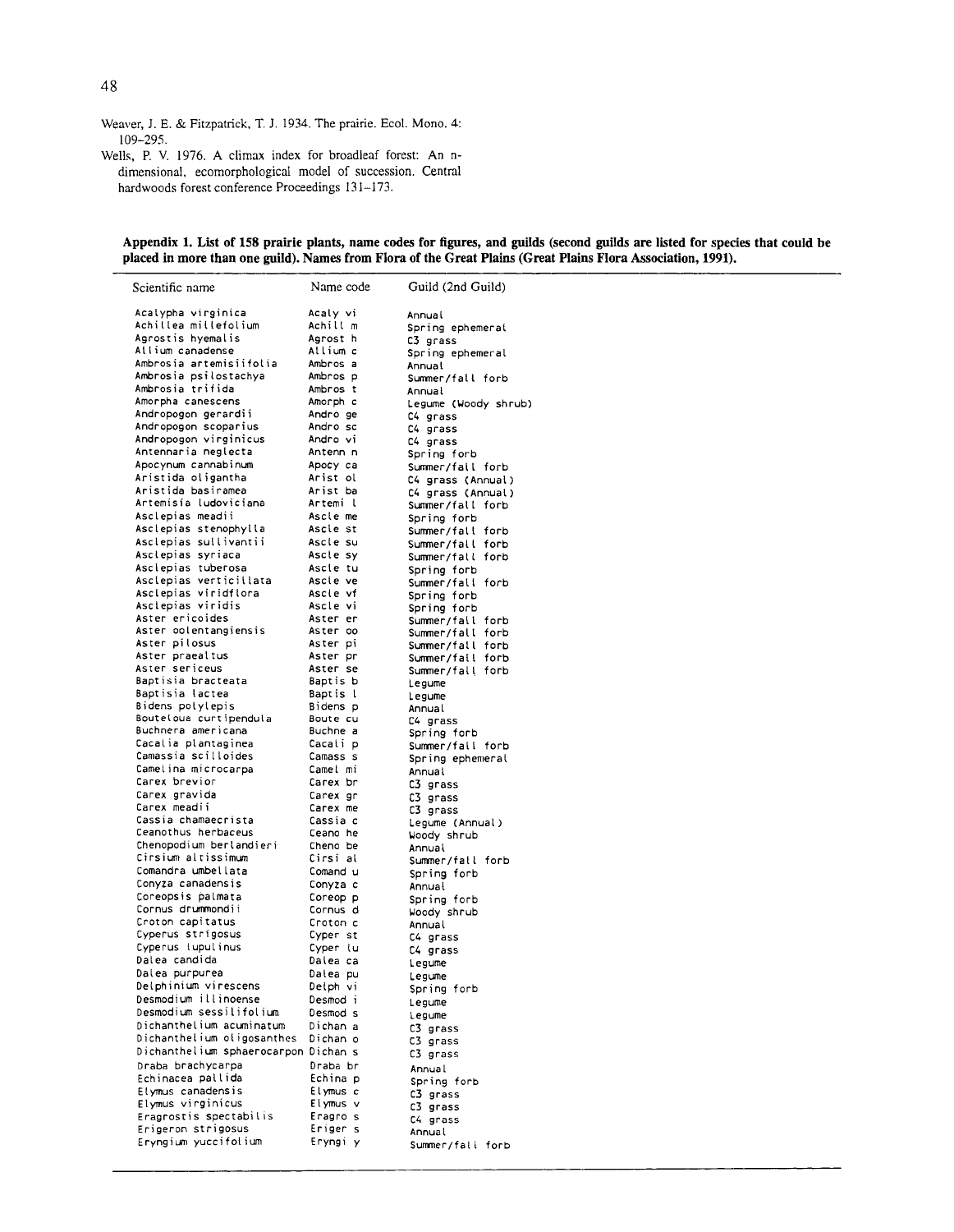# **Appendix 1. Continued.**

| Scientific name                                | Name code            | Guild (2nd Guild)                     |
|------------------------------------------------|----------------------|---------------------------------------|
| Eupatorium altissimum<br>Euphorbia corollata   | Eupato a<br>Euphor c | Summer/fall forb<br>Spring forb       |
| Euphorbia dentata                              | Euphor d             | Annual                                |
| Euphorbia maculata<br>Euthamia gymnospermoides | Euphor m             | Annual (C4 grass)<br>Summer/fall forb |
| Festuca octofiora                              | Eutham g<br>Festuc o | C3 grass (Annual)                     |
| Fimbristylis puberula                          | Fimbri p             | C3 grass                              |
| Fragaria virginiana                            | Fragar v             | Spring forb                           |
| Gaura longiflora                               | Gaura lo             | Annual                                |
| Gentiana puberulenta                           | Genti pu             | Summer/fall forb                      |
| Geranium carolinianum                          | Gerani c             | Annual                                |
| Gnaphalium obtusifolium                        | Gnaph ob             | Annual                                |
| Hedyotis crassifolia                           | Hedyot c             | Annual                                |
| Helianthus annuus<br>Helianthus grosseserratus | Helian a             | Annual                                |
| Helianthus hirsutus                            | Helian g<br>Helian h | Summer/fall forb                      |
| Helianthus rigidus                             | Helian r             | Summer/fall forb<br>Summer/fall forb  |
| Helianthus tuberosus                           | Helian t             | Summer/fall forb                      |
| Hieracium longipilum                           | Hierac l             | Summer/fall forb                      |
| Hordeum pusillum                               | Horde pu             | C3 grass (Annual)                     |
| Hypoxis hirsuta                                | Hypox hi             | Spring ephemeral                      |
| Juncus interior                                | Juncus i             | C3 grass                              |
| Koeleria pyramidata                            | Koeler p             | C3 grass                              |
| Krigia caespitosa                              | Krigia c             | Annual                                |
| Kuhnia eupatoriodes<br>Lactuca ludoviciana     | Kuhnia e             | Summer/fall forb                      |
| Lepidium virginicum                            | Lactuc i<br>Lepid vi | Spring forb<br>Annual                 |
| Leptoloma cognatum                             | Lepto co             | C4 grass                              |
| Lespedeza capitata                             | Lesped c             | Legume                                |
| Lespedeza violacea                             | Lesped v             | Legume                                |
| Liatris aspera                                 | Liatri a             | Summer/fall forb                      |
| Liatris pycnostachya                           | Liatri p             | Summer/fall forb                      |
| liatris squarrosa                              | Liatri s             | Summer/fall forb                      |
| Linum sulcatum                                 | Linum su             | Annual                                |
| Lithospermum canescens                         | Litho ca             | Spring forb                           |
| Lithospermum incisum                           | Litho in             | Spring forb                           |
| Lobelia spicata<br>Mirabilis albida            | Lobei sp             | Spring forb                           |
| Mirabilis nyctaginea                           | Mirabi a<br>Mirabi n | Spring forb<br>Spring forb            |
| Monarda fistulosa                              | Monard f             | Summer/fall forb                      |
| Muhlenbergia cuspidata                         | Muhlen c             | C4 grass                              |
| Muhlenbergia racemosa                          | Muhlen r             | C4 grass                              |
| Myosotis verna                                 | Myosot v             | Annual                                |
| Nothoscordum bivalve                           | Notho bi             | Spring ephemeral                      |
| Oxalis dillenii                                | Oxalis d             | Spring forb                           |
| Panicum capillare<br>Panicum virgatum          | Panic ca<br>Panic vi | C4 grass<br>C4 grass                  |
| Phlox pilosa                                   | Phlox pi             | Spring forb                           |
| Physalis longifolia                            | Physal l             | Summer/fall forb                      |
| Physalis pumila                                | Physal p             | Summer/fall forb                      |
| Poa pratensis                                  | Poa prat             | C3 grass                              |
| Potentilla arguta                              | Potent a             | Spring forb                           |
| Potentilla simplex                             | Potent s             | Spring forb                           |
| Psoralea tenuiflora                            | Psoral t             | Legume                                |
| Pycnanthemum tenuifolium                       | Pycnan t             | Summer/fall forb                      |
| Ratibida pinnata<br>Rhus glabra                | Ratib pi             | Summer/fall forb                      |
| Rosa arkansana                                 | Rhus gla<br>Rosa ark | Woody shrub<br>Woody shrub            |
| Rubus ostryifolius                             | Rubus os             | Woody shrub                           |
| Rudbeckia hirta                                | Rudbec h             | Summer/fall forb                      |
| Ruellia humilis                                | Ruelli h             | Spring forb                           |
| Salvia azurea                                  | Salvia a             | Summer/fall forb                      |
| Scirpus pendulus                               | Scirp pe             | C3 grass                              |
| Scieria trigiomerata                           | Scieri t             | C3 grass                              |
| Silene antirrhina<br>Silphium integrifolium    | Silene a             | Annual                                |
| Silphium laciniatum                            | Silphi i             | Summer/fall forb                      |
| Sisyrinchium campestre                         | Silphi l<br>Sisyri c | Summer/fall forb                      |
|                                                |                      | Spring ephèmeral                      |